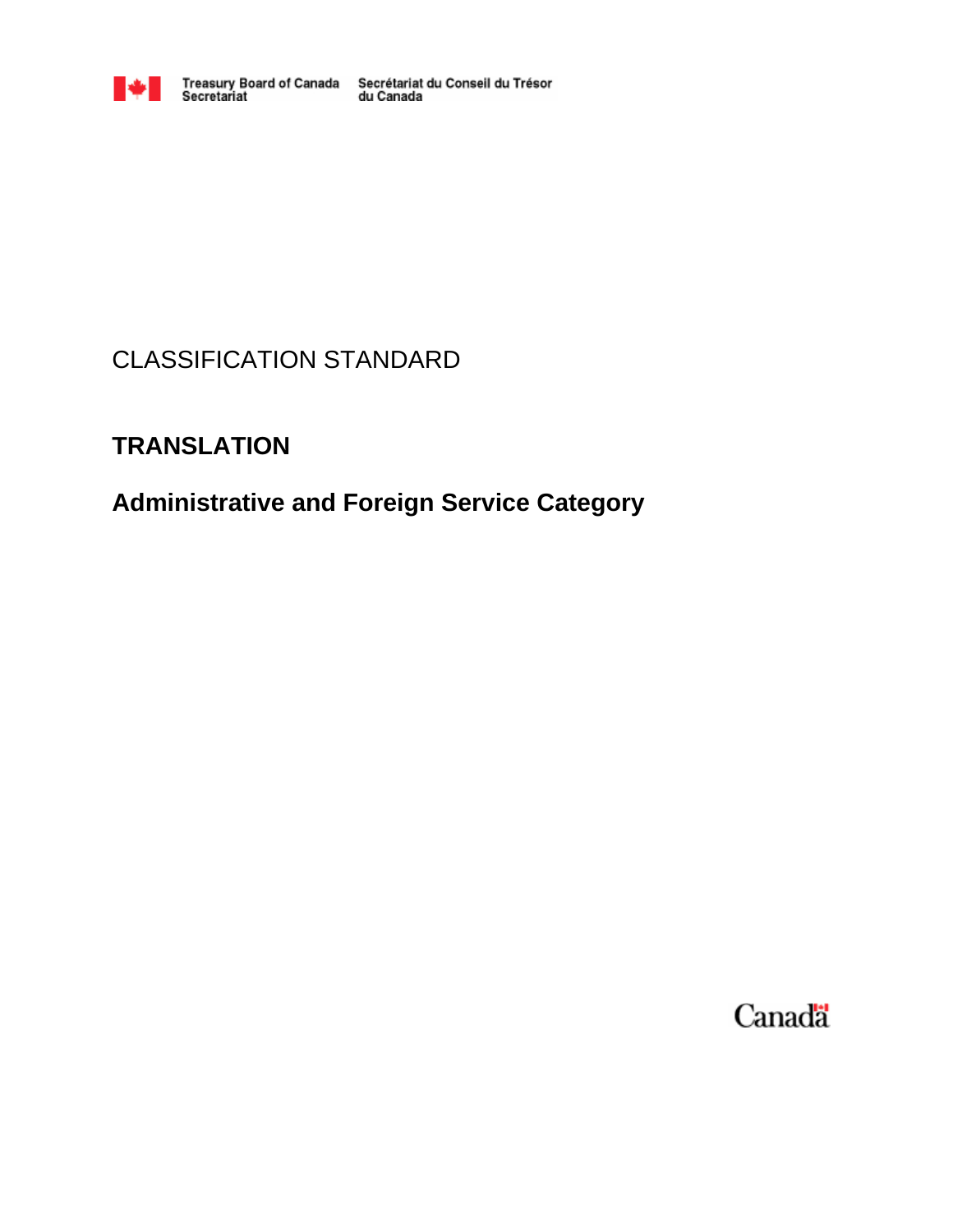©Minister of Supply and Services Canada 1990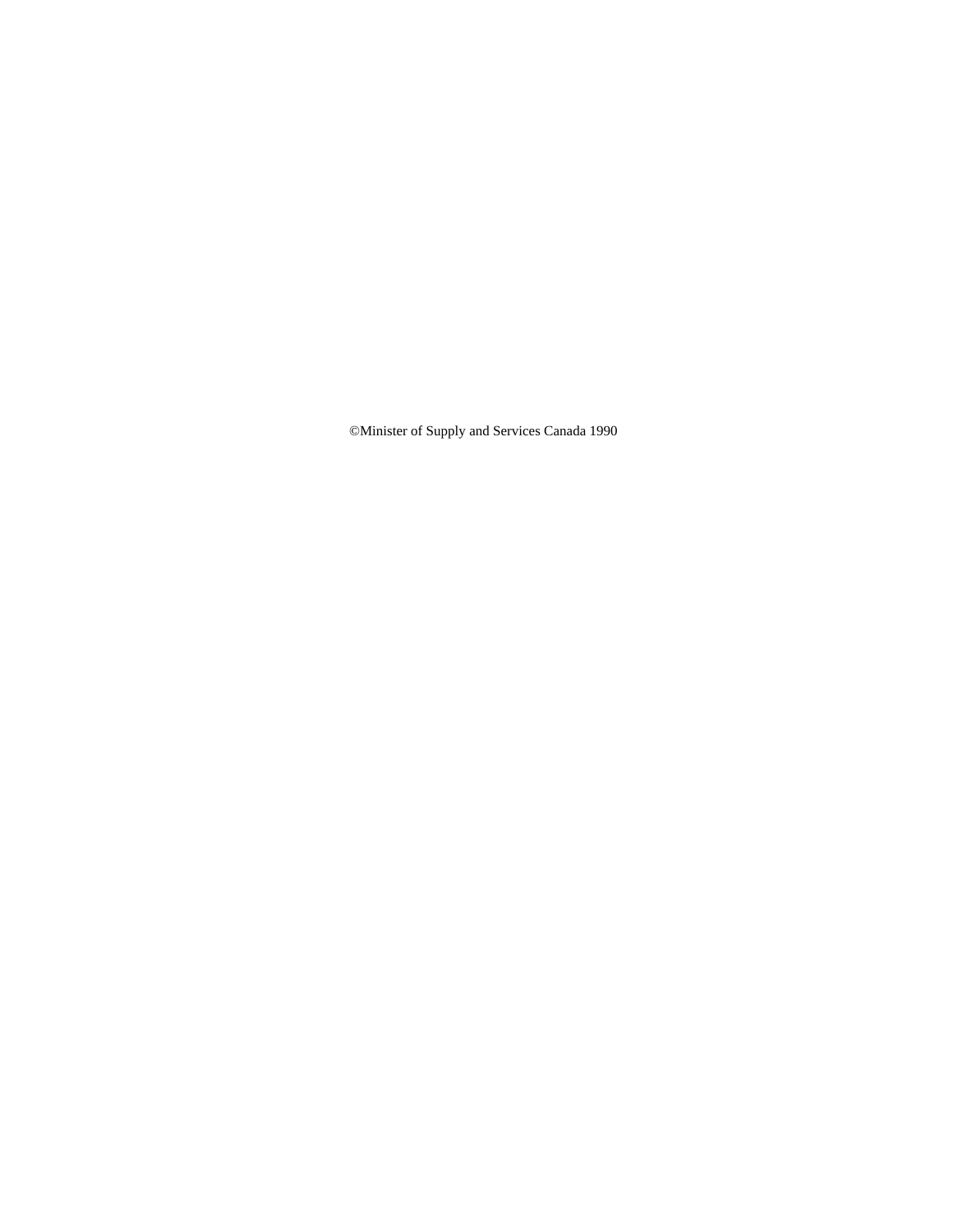Subject: Translation Bureau's sole employer status of Translation (TR) Occupational group

I am writing to inform you that on May 10, 2004, the Treasury Board has authorized the extension, for an indefinite period, of the Translation Bureau's current status as the sole employer of personnel classified in the Translation (TR) occupational group and provider of translation, interpretation and terminology services to Parliament, the judiciary and the federal government. This decision ensures that all departments and agencies will continue to benefit from uniform standards for linguistic quality.

It would appear that some departments are creating positions in the Program and Administrative Services (PA) group [Administrative Services (AS) and Information Services (IS) classification standards] and the Economics and Social Science Services (EC) group [Social Science Support (SI) classification standard] in order to exercise significant responsibilities related to the field of translation.

- To: Deputy Heads **Aux** : Administrateurs généraux
- c.c.: Heads of Human Resources c.c. : Chefs des ressources humaines

Date: Date:

Objet : Bureau de la traduction comme employeur unique du groupe professionnel Traduction (TR)

Je vous écris pour vous informer que le 10 mai 2004, le Conseil du Trésor a autorisé la prolongation pour une durée indéterminée du rôle actuel du Bureau de la traduction comme employeur unique relativement aux employés compris dans le groupe professionnel Traduction (TR) et fournisseur de services de traduction, d'interprétation et de terminologie pour le Parlement, le système judiciaire et le gouvernement fédéral. Selon cette décision, les ministères et les organismes continueront tous de bénéficier de normes homogènes garantissant la qualité linguistique des textes.

Il semble que certains ministères créent des postes dans le groupe professionnel Services des programmes et de l'administration (PA) [Services administratifs (AS), Services d'information (IS)] et le groupe Économique et services des sciences sociales (EC) [Soutien des sciences sociales (SI)] afin de leur confier des responsabilités importantes dans le domaine de la traduction.

…/2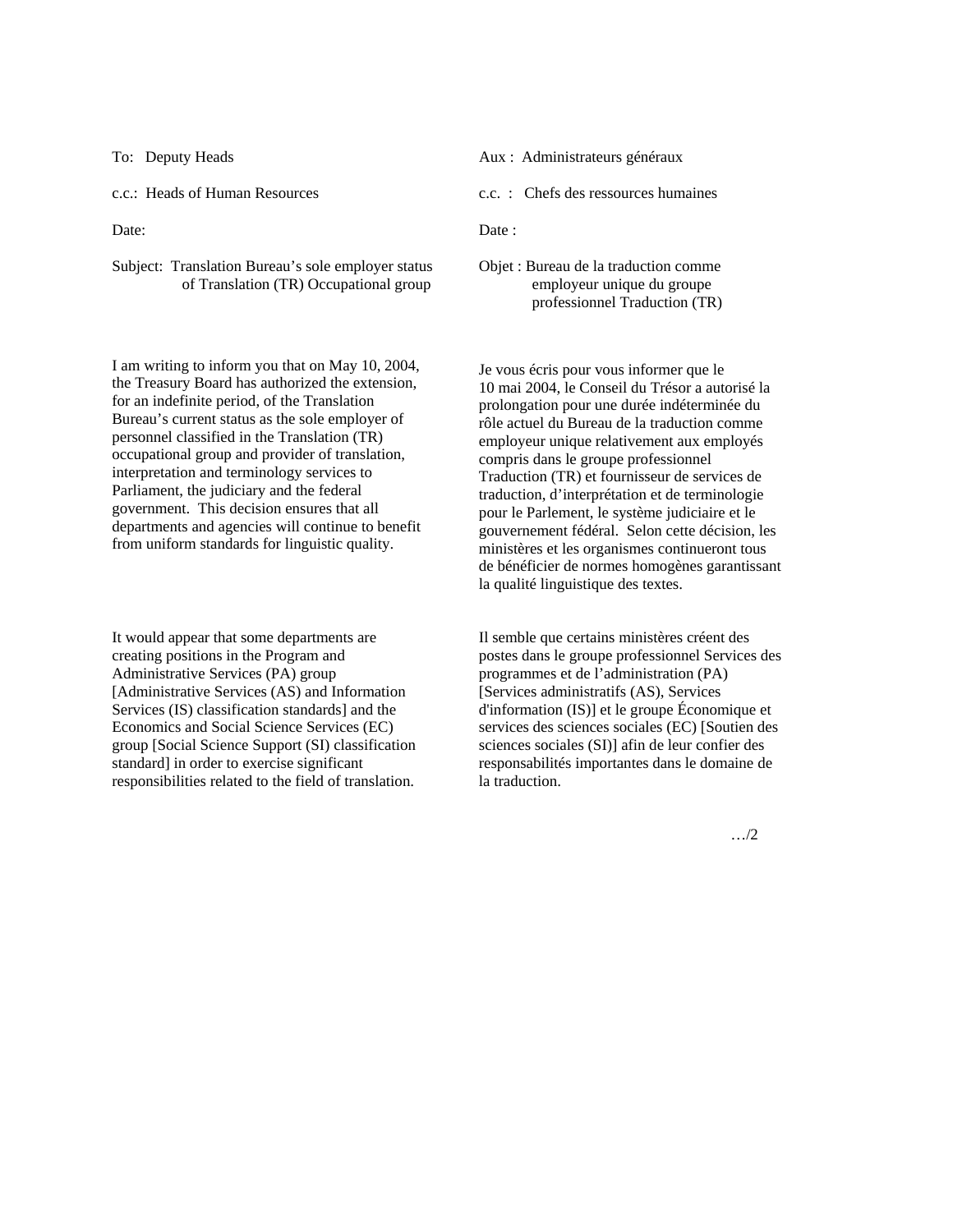This practice distorts the intention of these classification standards and departments must refrain from doing so. I would like to emphasize that the Treasury Board's decision means that positions that are primarily involved in translation, simultaneous or consecutive interpretation and terminology, and the provision of language advisory services should be allocated to the (TR) group in accordance with the 1999 occupational group definition for this group.

If you have any questions related to this matter, please contact Mr. Richard Burton, Vice-President, Human Resources Management Modernization, Public Service Human Resources Management Agency of Canada. Mr. Burton can be reached by calling (613) 952-3165, or by e-mail at Burton.Richard@hrma-agrh.gc.ca.

Cette pratique fausse l'intention qui a donné lieu à ces normes de classification et les ministères doivent éviter d'agir de la sorte. J'aimerais insister sur le fait que la décision du Conseil du Trésor signifie que les postes principalement consacrés à la traduction, à l'interprétation simultanée ou consécutive, à la terminologie, ainsi qu'à la prestation de services de consultation langagière, devraient être confiés au groupe TR, en accord avec la définition de 1999 de ce groupe professionnel.

Si vous avez des questions sur le sujet, veuillez contacter M. Richard Burton, vice-président, Modernisation de la gestion des ressources humaines, Agence de gestion des ressources humaines de la fonction publique du Canada. On peut contacter M. Burton au (613) 952-3165 ou par courriel à l'adresse Burton.Richard@hrma-agrh.gc.ca.

La présidente,

Michelle Chartrand President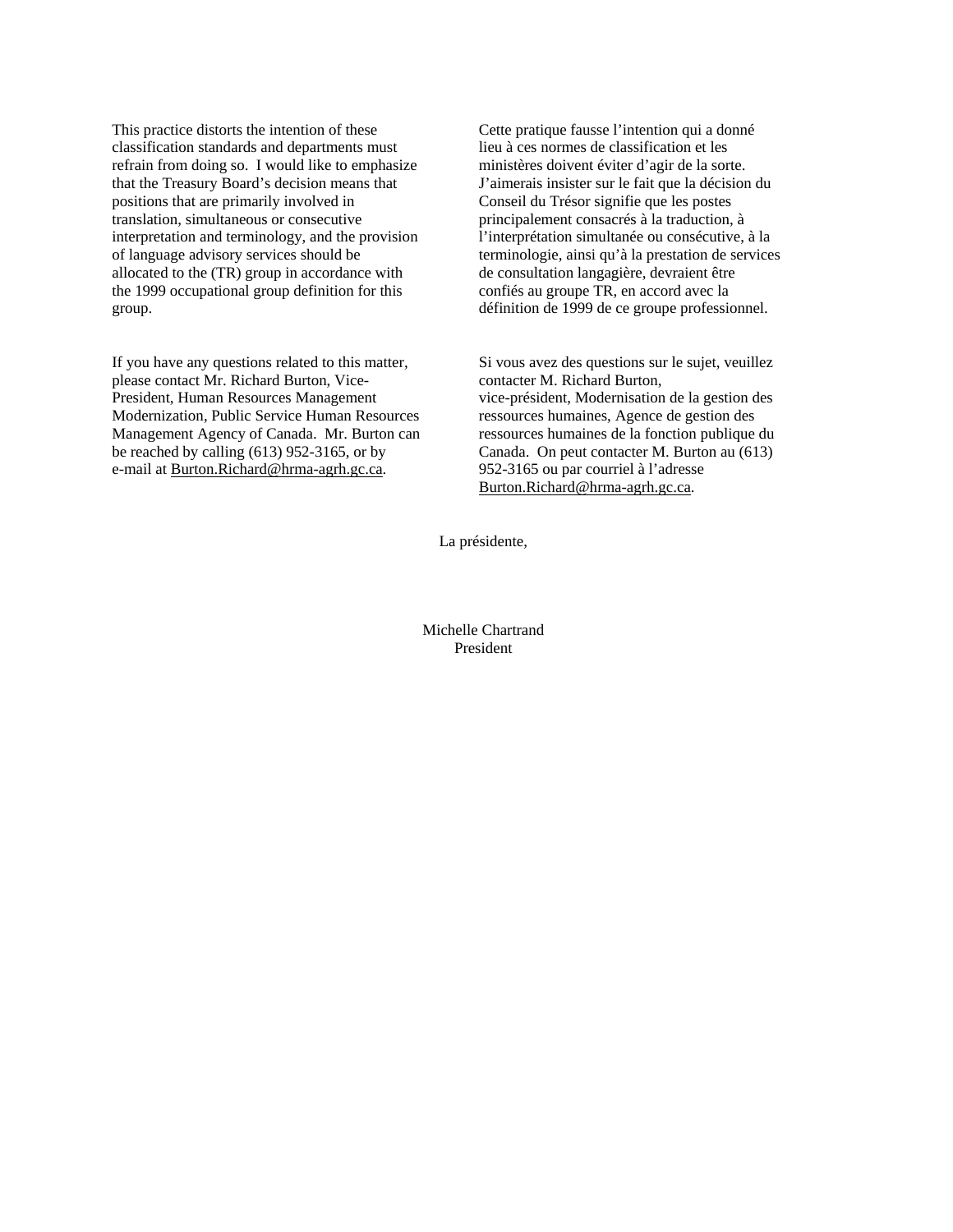Translation

PAGE

# CONTENTS

| INTRODUCTION                 |   |
|------------------------------|---|
| CATEGORY DEFINITION          | 2 |
| GROUP DEFINITION             |   |
| LEVEL DESCRIPTIONS           | 4 |
| LIST OF BENCH-MARK POSITIONS | 6 |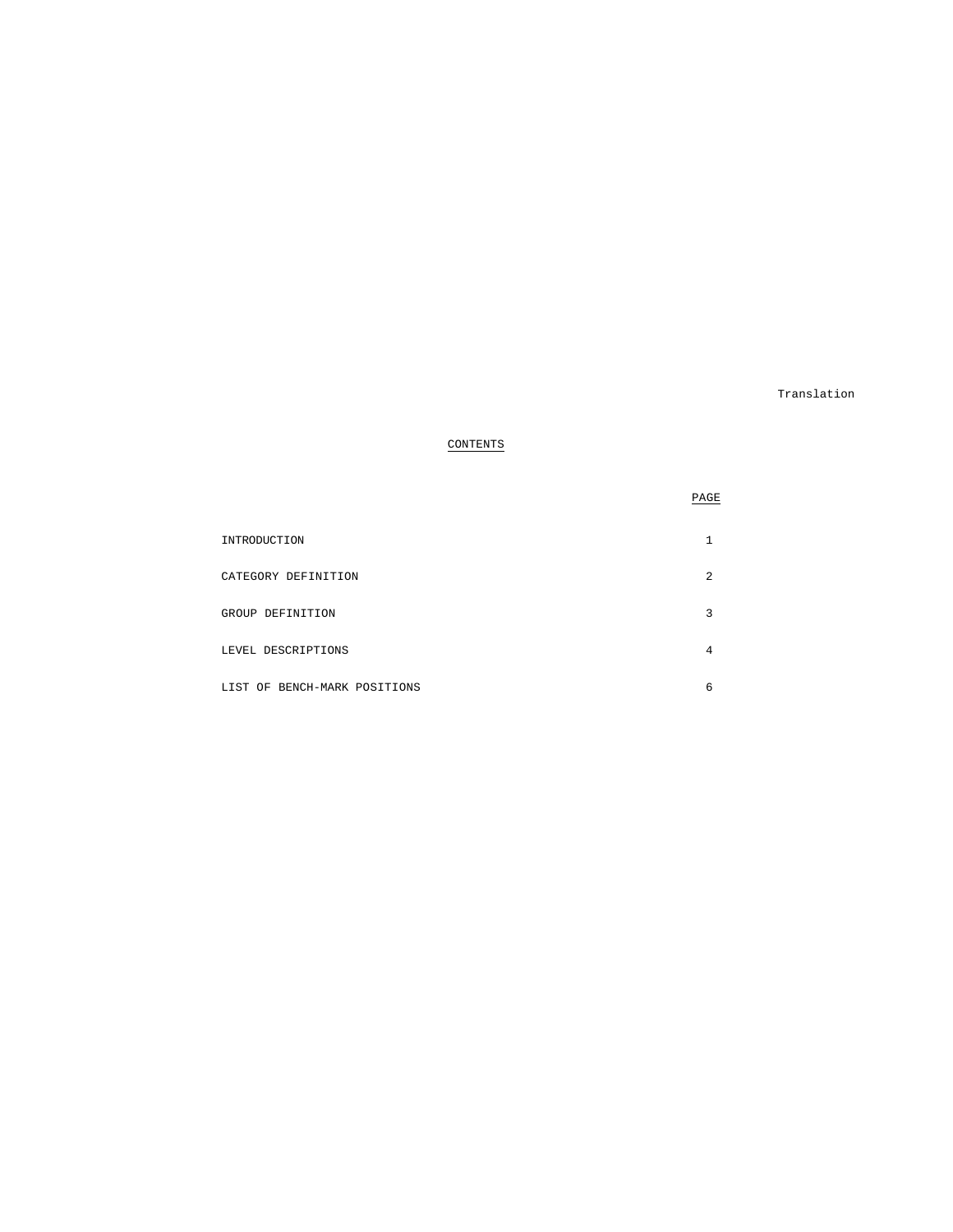#### INTRODUCTION

This standard describes the classification plan used to determine the relative difficulty of jobs allocated to the Translation Group. It consists of an introduction, definitions of the Administrative and Foreign Service Category and the Translation Group, level descriptions, and bench-mark position descriptions.

The level description method is used to classify jobs allocated to the Translation Group. Each of the five levels in the classification plan is described in terms of the primary features used to assign jobs to the level. Jobs are regarded as being of equal difficulty and are assigned to the same level when the duties and responsibilities best correspond, on the whole, with the description of that level and the bench-mark position descriptions that exemplify the level.

#### Bench-mark Positions

Bench-mark position descriptions exemplify each level with the exception of level one. Each description consists of a brief summary of duties and a list of the primary duties. The bench-mark position descriptions are an integral part of the plan and are used to ensure consistency in applying the level descriptions.

#### Use of the Standard

Four steps are to be followed in applying this classification standard:

- 1. the position description is studied to ensure understanding of the position as a whole. The relation of the position being evaluated to positions above and below it in the organization is also studied;
- 2. the allocation of the position to the category and group is confirmed by reference to the definitions and the descriptions of inclusions and exclusions;
- 3. the position is tentatively assigned to a level by comparing the duties and responsibilities of the position with the level descriptions. The position is tentatively assigned to that level that best corresponds on the whole with the duties and responsibilities of the position;
- 4. the description of the position being evaluated is compared with the descriptions of the bench-mark positions illustrating the level tentatively selected, and comparisons are also made with the descriptions of bench-mark positions for the levels above and below the level tentatively selected, as a check on the validity of the level selected.

Some positions may not entirely correspond to the description of the level or bench-mark position, owing to specific responsibilities and requirements recognized and authorized in the organization.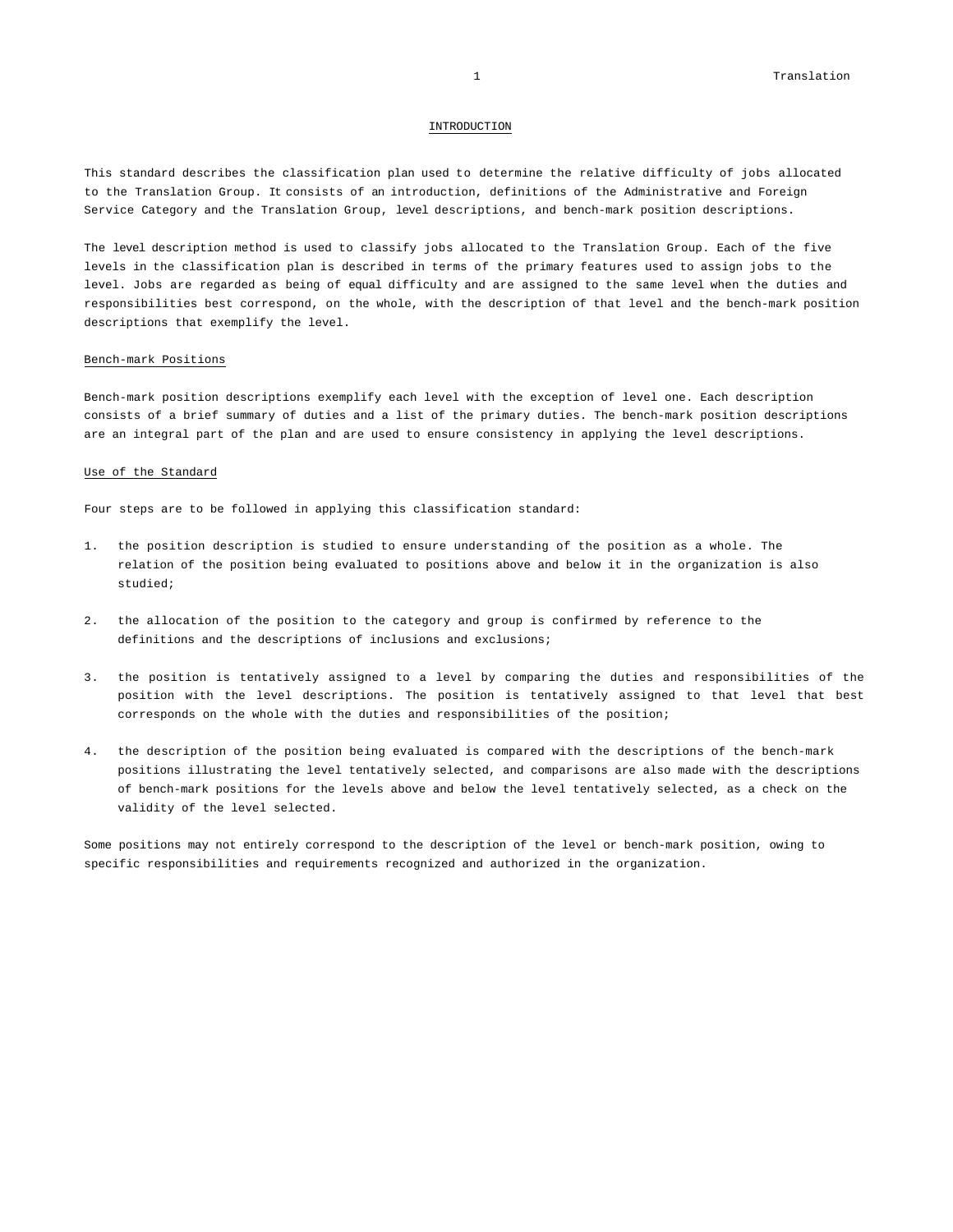# CATEGORY DEFINITION

Occupational categories were repealed by the Public Service Reform Act (PSRA), effective April 1, 1993. Therefore, the occupational category definitions have been deleted from the classification standards.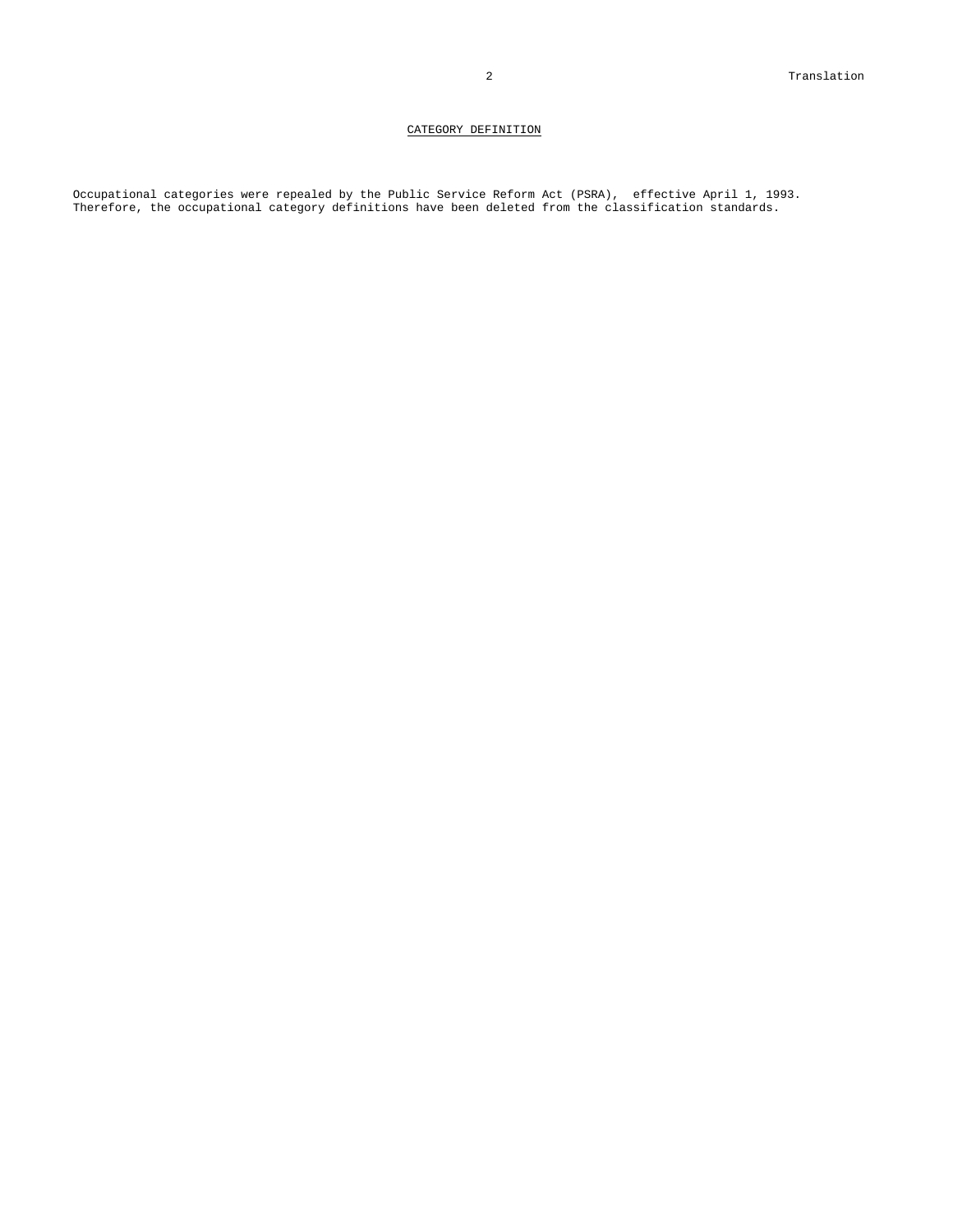## GROUP DEFINITION

For occupational group allocation, it is recommended that you use the Occupational Group Definition Maps, which provide the 1999 group definition and their corresponding inclusion and exclusion statements. The maps explicitly link the relevant parts of the overall 1999 occupational group definition to each classification standard.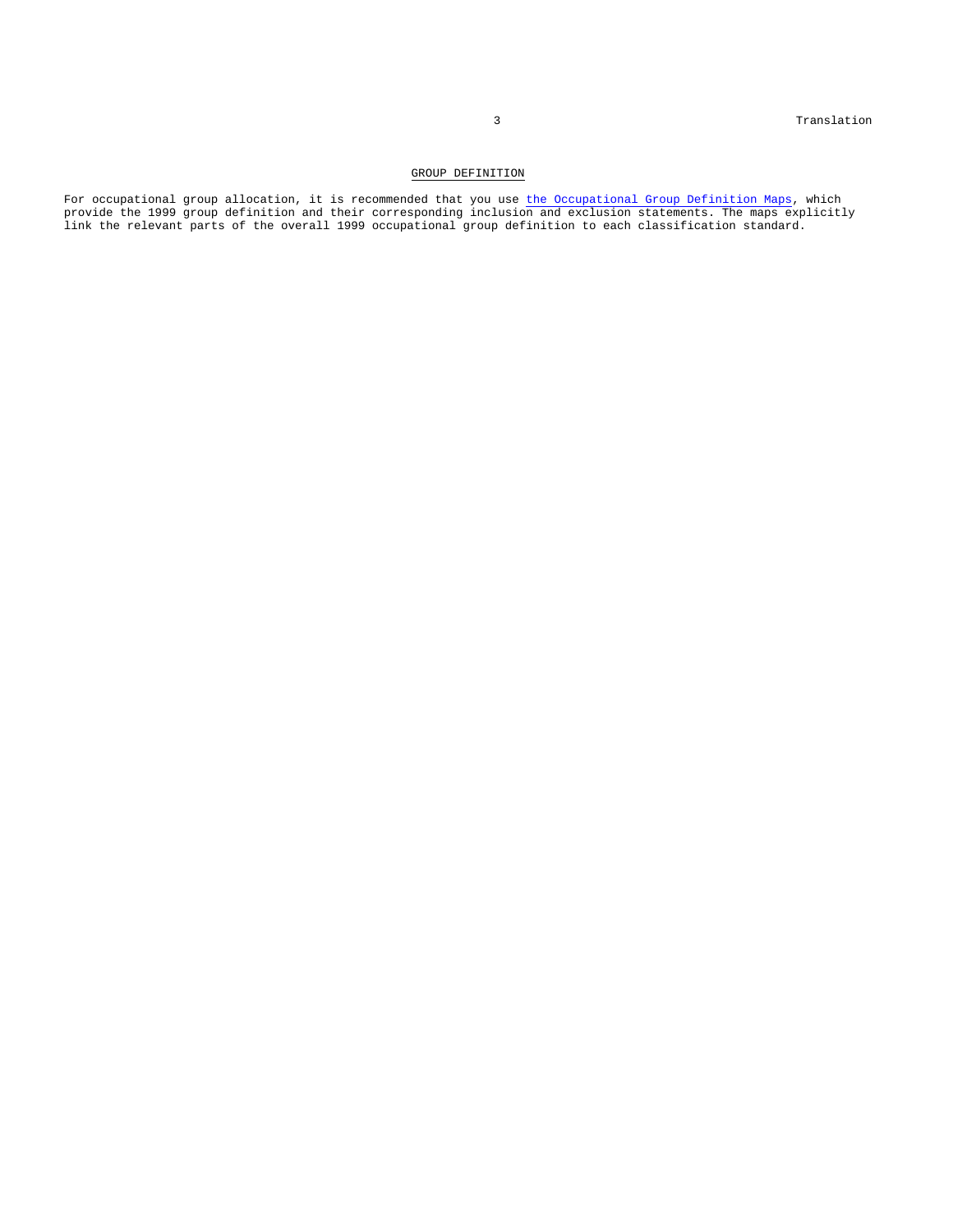#### LEVEL DESCRIPTIONS

#### Level 1

Training and developmental positions responsible for:

- translating selected texts. The work is subject to close revision.

#### Level 2

Positions responsible for at least two of the following:

- translating a variety of texts. The work is subject to selective revision or quality control;
- carrying out terminological research and analysis in different areas. The work is subject to quality control;
- revising selected texts translated by other translators or verifying the quality as required;
- verifying the quality of selected terminological research conducted by translators or other terminologists;
- carrying out simultaneous or consecutive interpretation of selected assignments (proceedings of parliamentary committees and of conferences and meetings in departments and agencies). The work is subject to evaluation.

#### Level 3

Positions responsible for at least two of the following:

- translating the most urgent, the most complex and the most important texts which require a high level of quality. The work is not generally subject to quality control;
- carrying out particularly complex terminological research and analysis in different areas. The work is not generally subject to quality control;
- revising a variety of texts translated by other translators or verifying the quality as required;
- verifying the quality of a variety of terminological research conducted by team members;\*
- carrying out simultaneous or consecutive interpretation of the proceedings of Parliament, commissions, conferences and meetings involving government departments and agencies. The work is subject to evaluation;
- supervising the work of a team of translators or terminologists.

\* Exception: the combination of two of these responsibilities is not sufficient.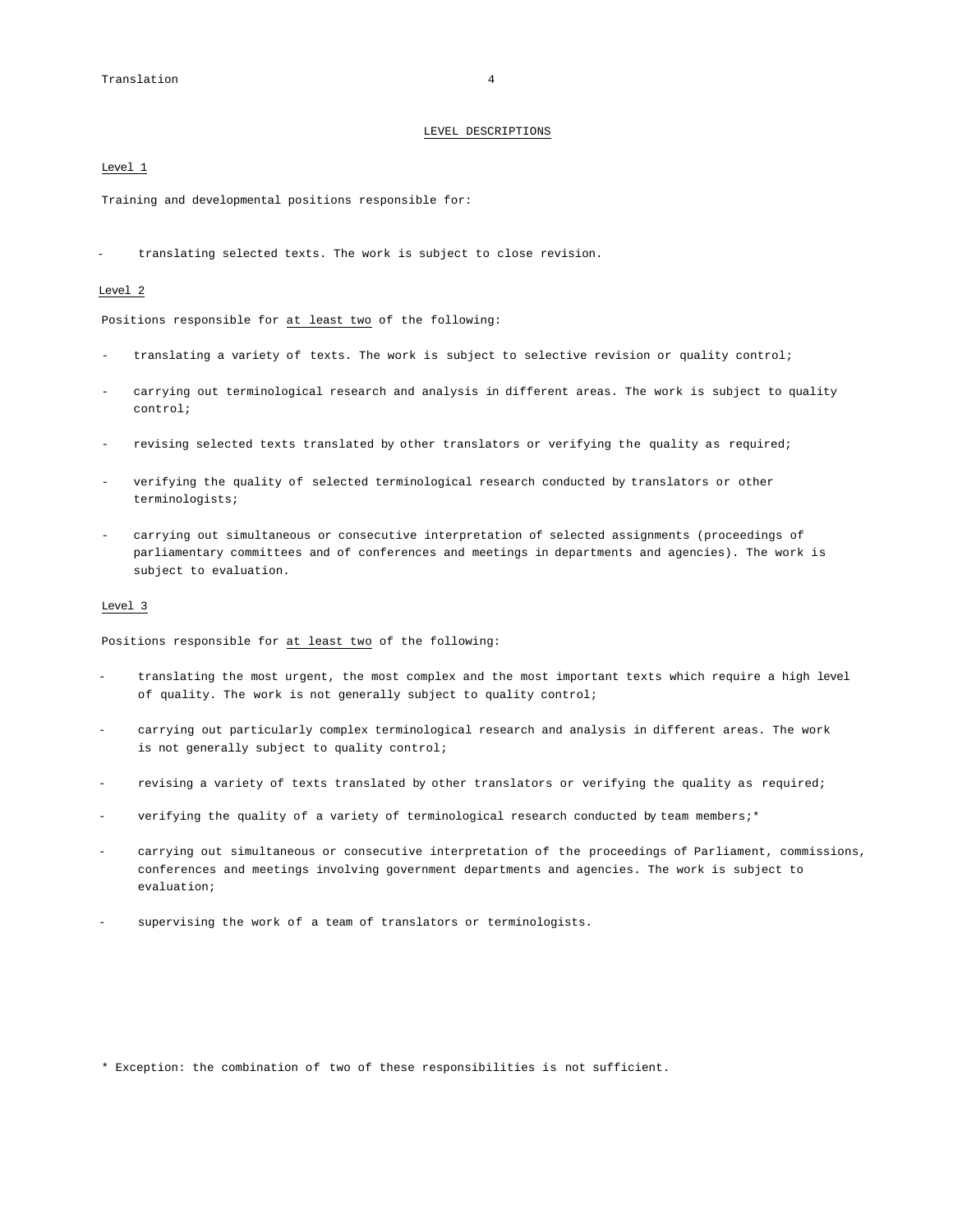#### Level 4

Positions responsible for:

directing the activities of teams of translators or terminologists or interpreters in accordance with clients' needs;

or

- carrying out simultaneous or consecutive interpretation of the most prestigious, the most complex and the most important proceedings of Parliament, commissions, conferences and meetings involving government departments and agencies and evaluating the interpretation done by other interpreters.

# Level 5

Positions responsible for:

- managing an organization providing language services to a clientele with particular or varied requirements (such as multilingual or specialized translation, interpretation, terminology) and requiring a significant degree of coordination.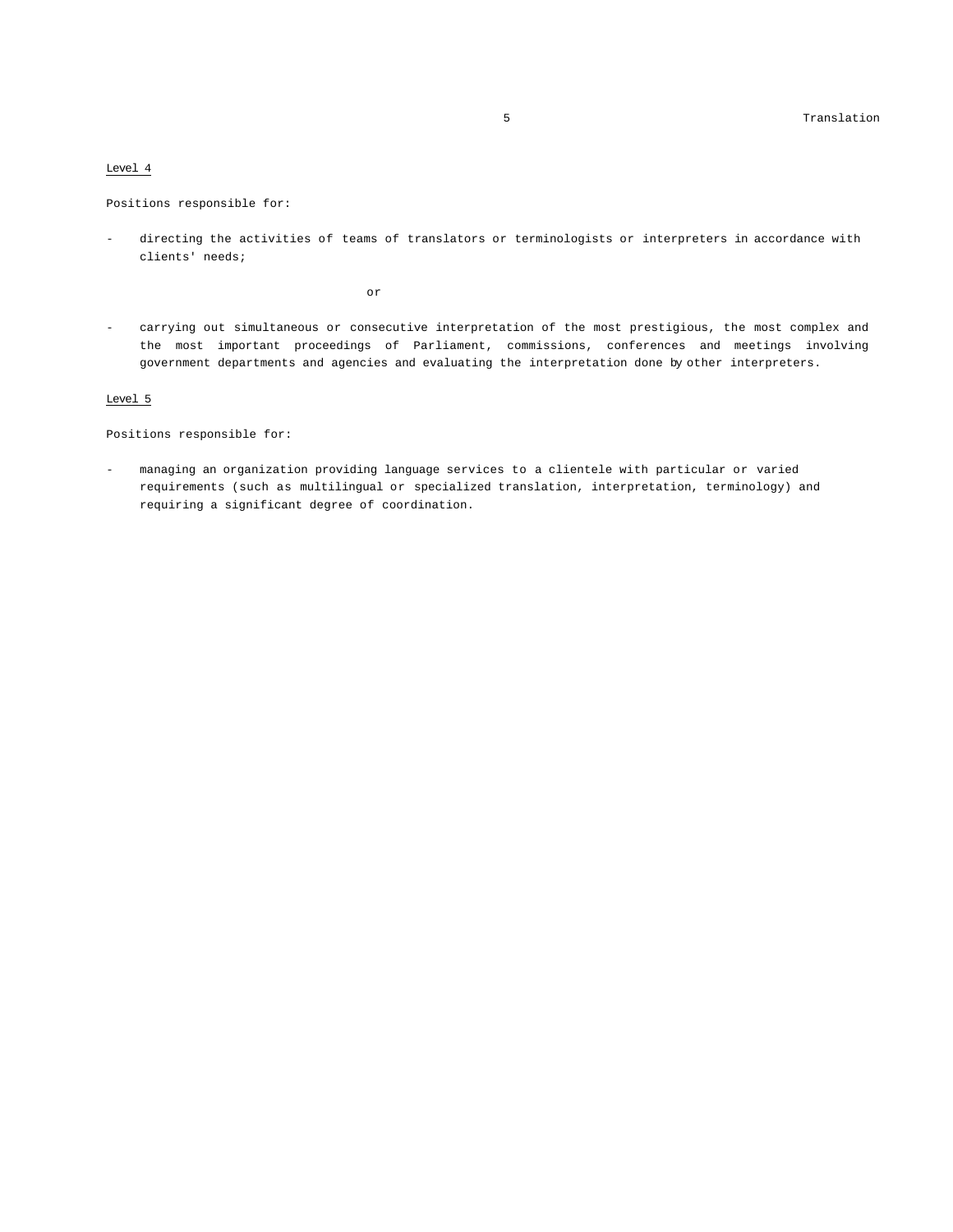# Translation 6

|                            | LIST OF BENCH-MARK POSITIONS           |                |
|----------------------------|----------------------------------------|----------------|
| Bench-mark<br>Position No. | Descriptive Title                      | Level          |
| $\mathbf{1}$               | Translator                             | 2              |
| 2                          | Translator-Interpreter                 | 2              |
| 3                          | Terminologist                          | 2              |
| $\overline{4}$             | Senior Translator                      | 3              |
| 5                          | Interpreter                            | 3              |
| 6                          | Team Leader (Translation)              | 3              |
| 7                          | Team Leader (Terminology)              | 3              |
| 8                          | Senior Interpreter                     | $\overline{4}$ |
| 9                          | Unit Head (Translation)                | $\overline{4}$ |
| 10                         | Unit Head (Terminology)                | 4              |
| 11                         | Director, Central Translation Services | 5              |
| 12                         | Director, Linguistic Services          | 5              |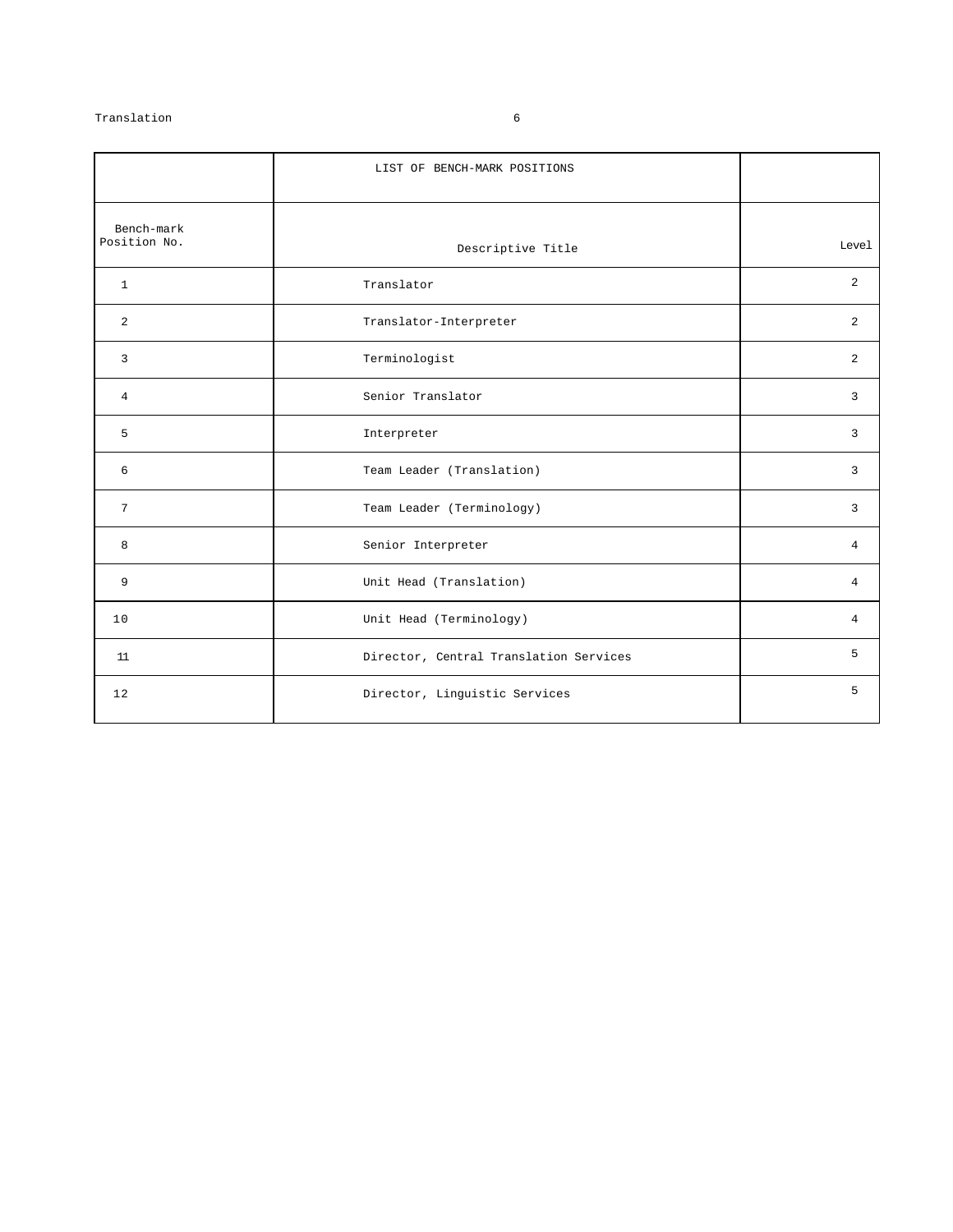Bench-mark position descriptions are to provide raters with guidance in the interpretation and application of the level descriptions. They were developed at the time this standard was updated to provide examples of specific job features that illustrate the category and group inclusions as well as the level descriptions.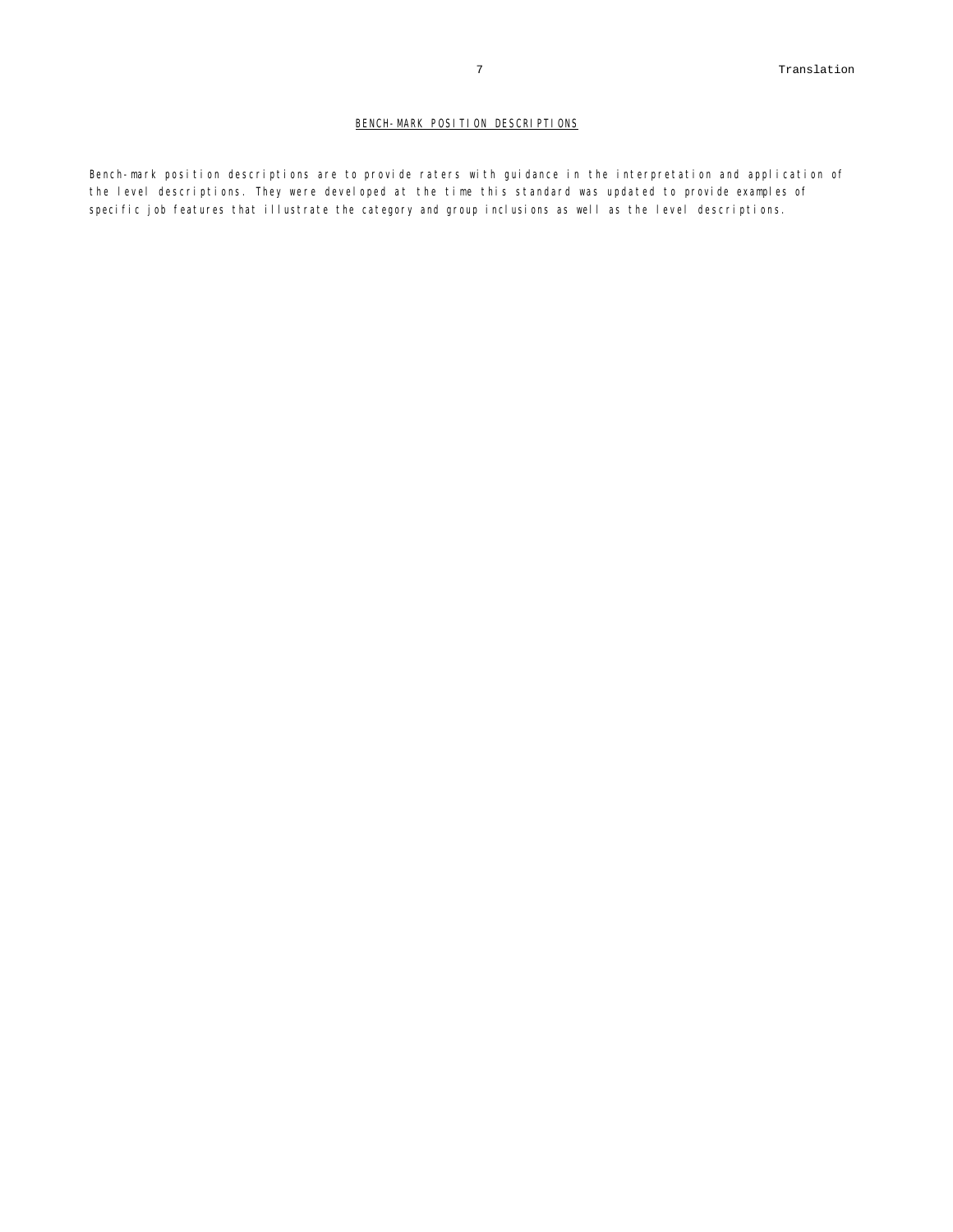Bench-mark Position Number: 1 Level: 2

Descriptive Title: Translator Summary Reporting to a team leader, translates a variety of texts from English to French or from French to English in accordance with Translation Bureau standards; carries out terminological research related-to texts being translated; revises selected texts translated by other translators or controls the quality as required; performs other duties. Duties % of time 1. Translates a variety of texts from English to French or from French to English in accordance with Translation Bureau standards and the standards of the standard of  $70$ - by reading the source text, by translating the source text into the target language, using the appropriate medium, - by submitting the translation to the team leader or client, as appropriate, within the stated deadline, and by reviewing any changes made to the translation by the team leader and discussing them, if necessary. 2. Carries out terminological research related to texts being translated in order to clarify the meaning of terms and expressions, facilitate subsequent research, and ensure cross-cultural equivalence between source and target texts 10 by consulting specialized dictionaries, reference works, bilingual documents and, if necessary, previous translations, - by querying the terminology bank, - by communicating where necessary with the team leader, with the author of the source text, with specialists in the field concerned or with other translators, and - by participating in the establishment of a central card index. 3. Revises selected texts translated by other translators or controls the quality as required 10 - by analysing the form and content of source and target texts,

by making the necessary changes to the translation, checking for errors in spelling, grammar and style, and ensuring terminological consistency and cross-cultural equivalence between the translation and the source text,

## Translation 1.1 **B.M.P.D. No. 1**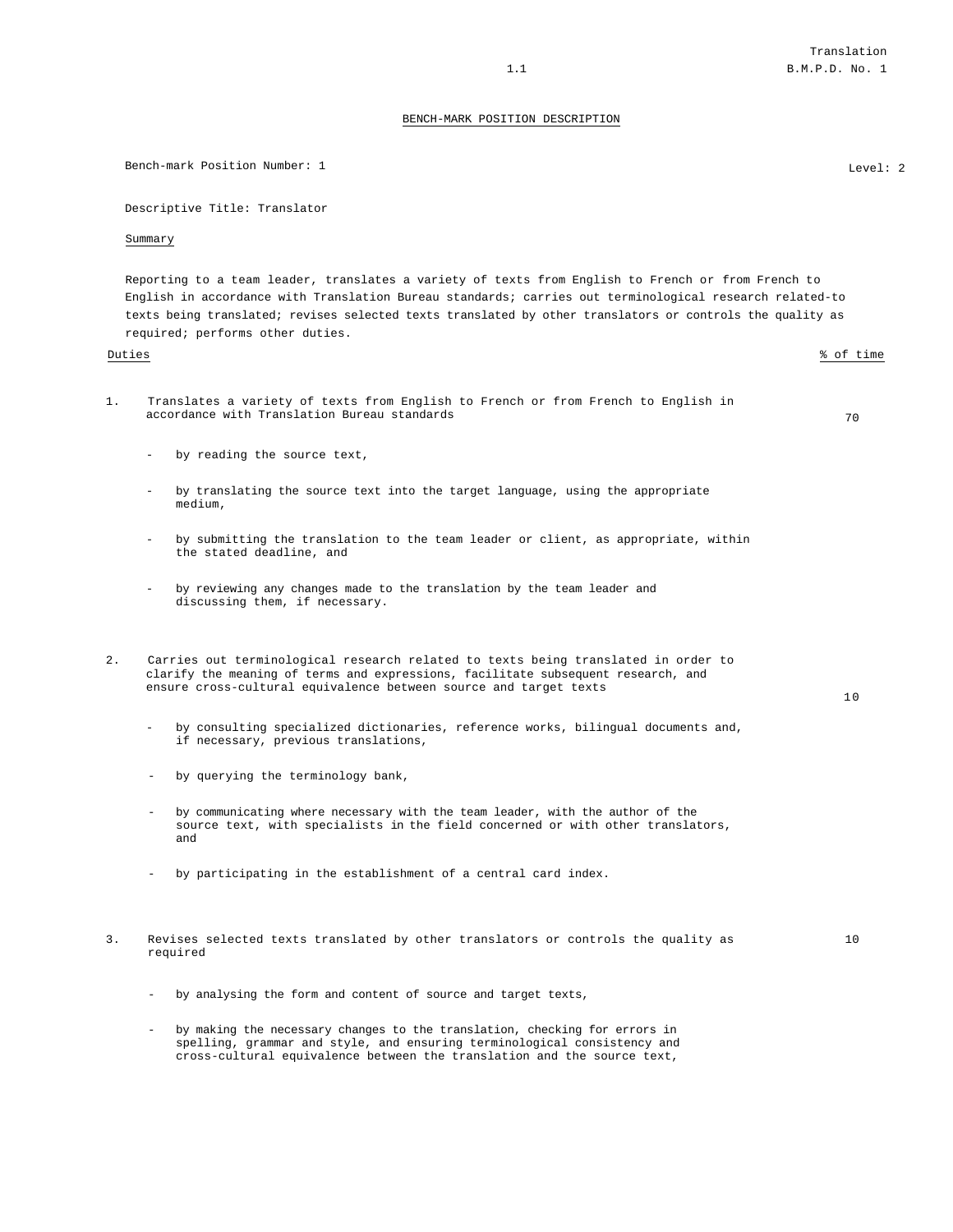- by communicating with the author, if necessary, in order to ensure that the message of the source text has been accurately conveyed in the target text,
- by ensuring, in so far as possible, that the translation is both accurate and stylistically appropriate, and
- by explaining to the translator, if necessary, any corrections made.
- 4. Performs other duties, such as providing linguistic advice to clients, and taking part in conferences, symposiums and seminars of interest to the profession.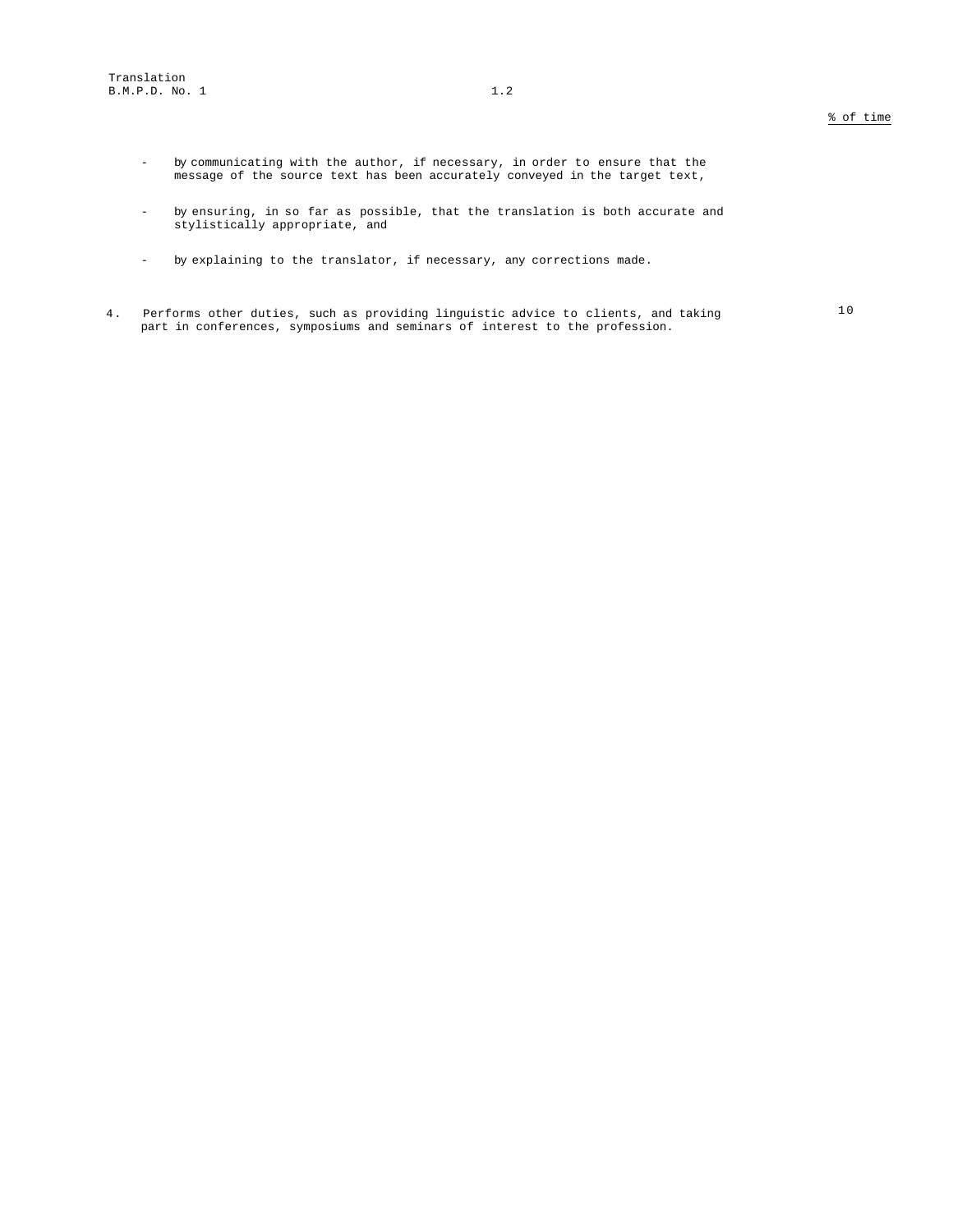Bench-mark Position Number: 2 Level: 2

Descriptive Title: Translator-Interpreter

#### Summary

Reporting to a team leader, translates a variety of texts from English to French and from French to English in accordance with Translation Bureau standards; interprets the proceedings of parliamentary committees and other government agencies from one of Canada's official languages to the other; carries out terminological research; revises selected texts translated by other translators or controls the quality as required; performs other duties.

#### Duties % of time

- 1. Translates a variety of texts from English to French and from French to English in accordance with Translation Bureau standards
	- by reading the source text,
	- by translating the source text into the other language, using the appropriate medium,
	- by returning the translation within the prescribed deadline, and
	- by reviewing changes made to the translation by the reviser and discussing them as necessary.
- 2. Interprets the proceedings of parliamentary committees and other government agencies from one of Canada's official languages to the other
	- by preparing self through reading of background material and terminological research,
	- by listening to the speaker's words and reproducing them simultaneously **in** the other language, conforming to inflections, style and tone of the speaker,
	- by using electronic equipment designed for this purpose, and
	- by occasionally carrying out simultaneous "elbow" interpretation without the aid of electronic equipment.
- Carries out terminological research in order to clarify the meaning of terms and expressions, facilitate subsequent research, and provide cross-cultural equivalence between source and target texts within a specific context
	- by consulting specialized dictionaries, reference works, bilingual documents and, if necessary, previous translations,
	- by querying the terminology bank,

40

40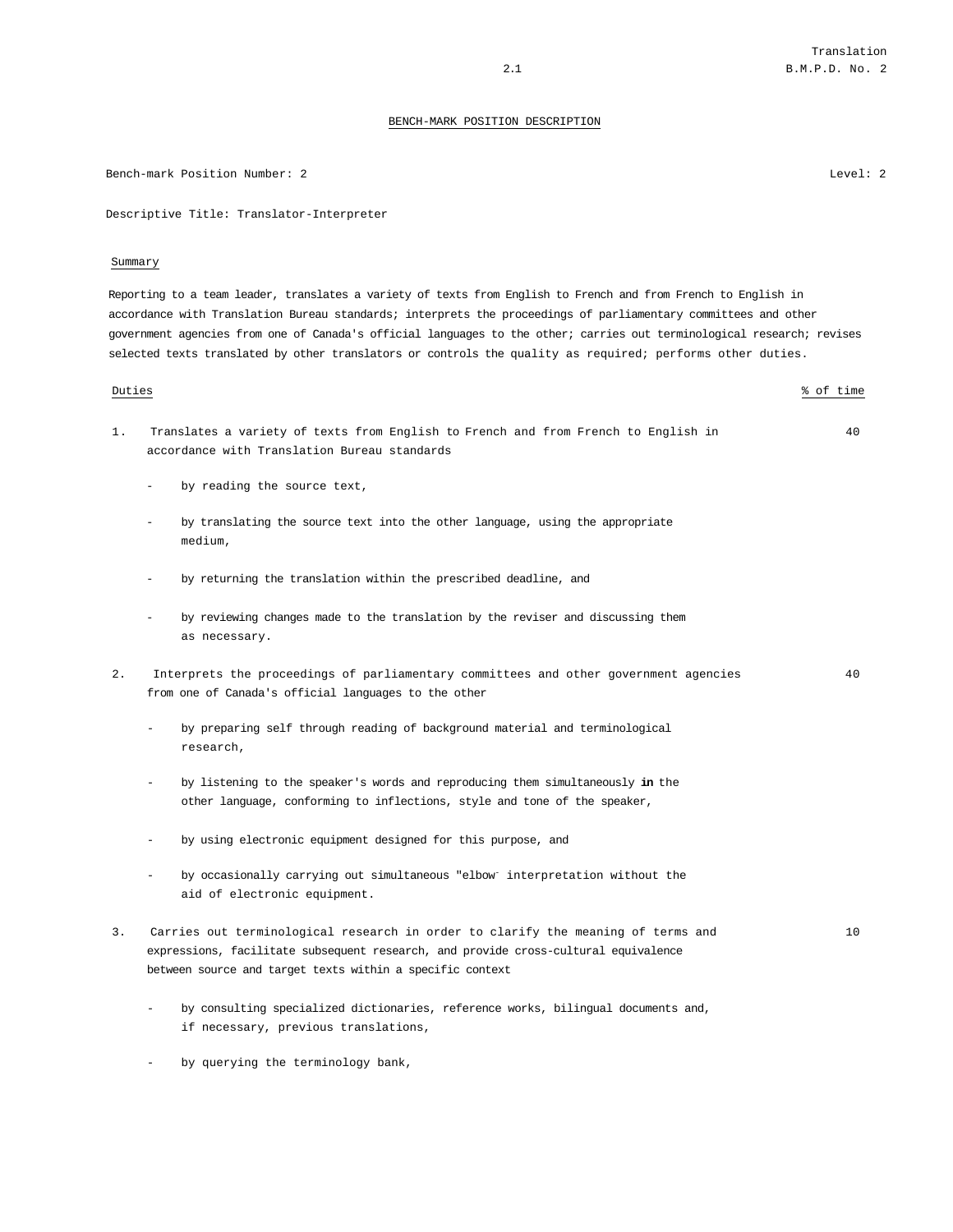5

- by communicating where necessary with the reviser, with the author of the source text, with specialists in the field or with other translators, and
- by participating in the establishment of the unit's central card index.
- 4. Revises selected texts translated by other translators or controls the quality as required
	- by analysing the form and content of source and target texts,
	- by making the necessary changes to the translation, checking for errors in spelling, grammar and style, and ensuring terminological consistency and cross-cultural equivalence between the translation and the source text,
	- by communicating with the author, if necessary, in order to ensure that the message of the source text has been accurately conveyed in the target text,
	- by ensuring, in so far as possible, that the translation is both accurate and stylistically appropriate, and
	- by explaining to the translator, if necessary, any corrections made.
- 5. Performs other duties, such as taking part in conferences, symposiums or seminars of interest to the profession.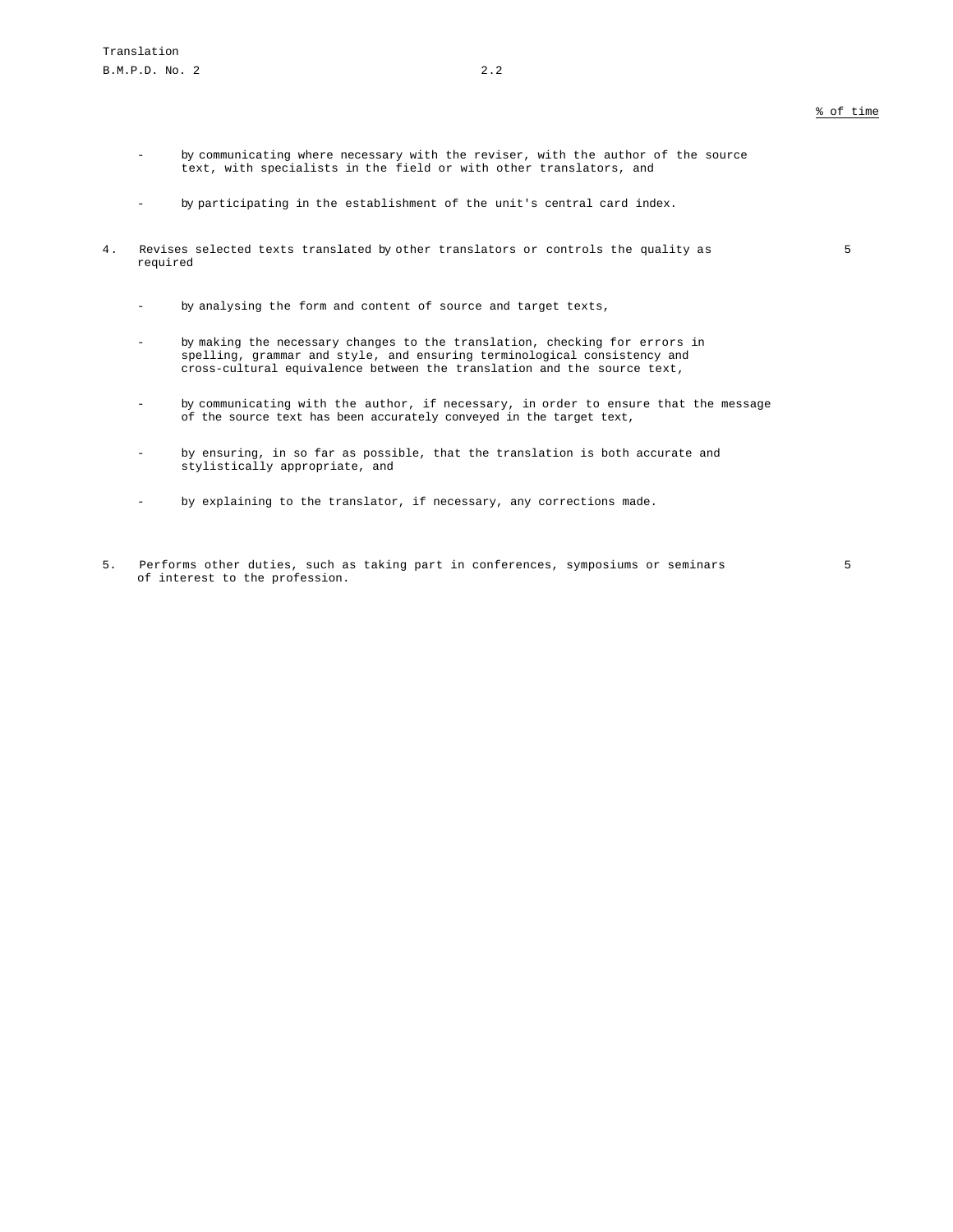Bench-mark Position Number: 3 Level: 2

Descriptive Title: Terminologist

#### Summary

Reporting to a team leader, carries out lexical, terminological, documentary or linguistic research assignments for a variety of purposes in accordance with the unit's established work methods and practices; revises selected documents from the standpoint of terminology or language or controls the quality as required; participates, as required, in the training of newly appointed terminologists or trainees, and in information sessions aimed at various interest groups; performs other duties.

#### Duties % of time

- 1. Carries out lexical, terminological, documentary or linguistic research assignments for a variety of purposes in accordance with the unit's established work methods and practices
	- by drawing up project profiles and submitting them for approval,
	- by identifying appropriate work methods and practices and adapting them where necessary,
	- by carrying out the necessary research and processing the collected data on the appropriate medium for the desired product,
	- by providing a term-research service,
	- by preparing publications tailored to the needs of the client,
	- by supplying data for the terminology bank and participating in the bank's data management, and
	- by participating in validation and standardization projects.
- 2. Revises selected documents from the standpoint of terminology or language or controls the quality as required
	- by evaluating the quality of documents submitted,
	- by making the required improvements and justifying them where necessary,
	- by informing the superior or the client of the results of the evaluation, and
	- by filling out the required evaluation reports.

#### 70

s<br>15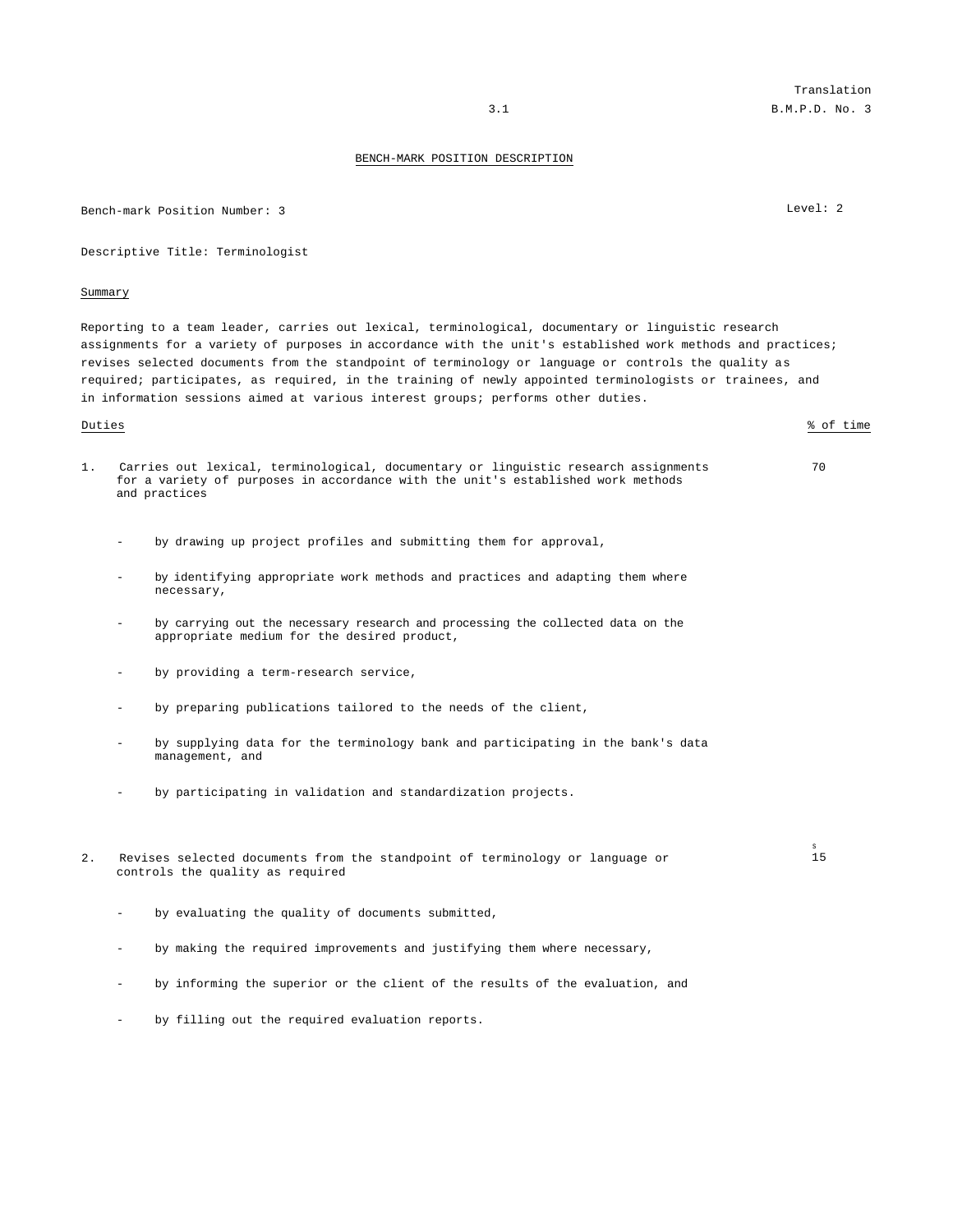- 3. Participates, as required, in the training of newly appointed terminologists or trainees, and in information sessions aimed at various interest groups
	- by preparing the necessary documents for workshops or information sessions,
	- by leading such workshops or information sessions,
	- by directing the practical assignments carried out by trainees, and
	- by evaluating the work done.
- 4. Performs other duties, such as 5
	- drawing up monthly activity reports and any other reports required,
	- attending meetings, conferences and courses, and
	- carrying out documentary research in order to acquire reference works and specialized documentation potentially useful for terminology work.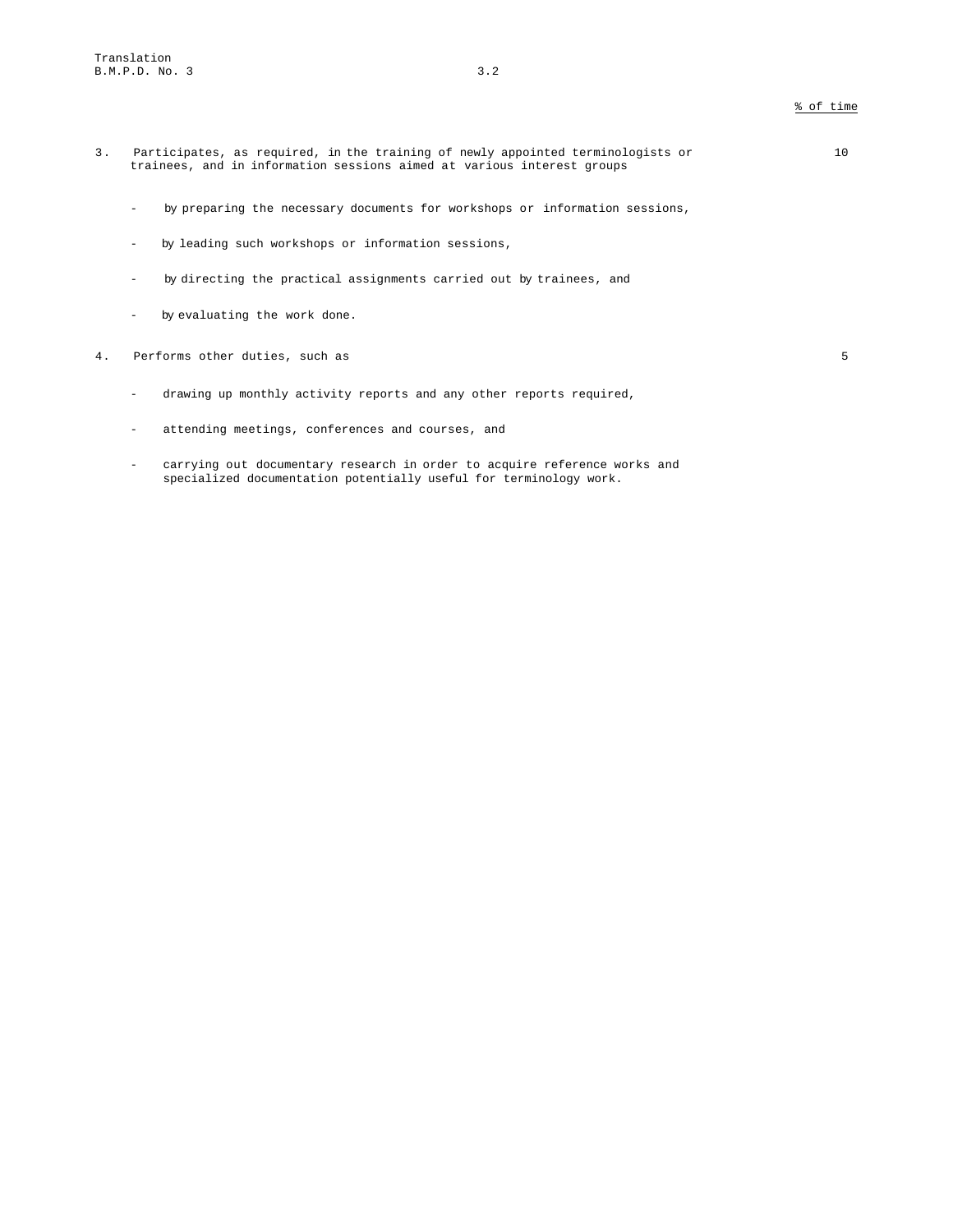Bench-mark Position Number: 4 Level: 3

Descriptive Title: Senior Translator

#### Summary

Reporting to the unit head and in direct consultation with clients, produces high quality final translations from English into French or from French into English of the most urgent, the most complex and the most important texts; as a resource person, gives advice to other translators and participates in their training and development and evaluates the quality of contract translations; performs other duties.

#### Duties % of time

- 1. Produces high quality final translations from English into French or from French into English of the most urgent, the most complex and the most important texts
	- by reading the source text and analysing its content, style and terminology,
	- by consulting the client to ascertain the intended destination and impact of the translation in order to determine the level of language to use, to identify specific requirements, to obtain any additional reference material that may be necessary, and to establish deadlines,
	- by doing the necessary terminological and documentary research,
	- by consulting the terminology bank,
	- by ensuring that the wording of the translation clearly reflects the intent of the author of the source text,
	- by producing a final version that meets the client's requirements and the standards of the Translation Bureau,
	- by consulting at times with the unit head, clients and other translators to clarify certain passages of a text and thus ensure accuracy of the translation,
	- by noting terminological findings, and recording any neologisms,
	- by completing appropriate terminology records in the established format, with documentary and bibliographical notes, and forwarding them for entry in the terminology bank for future Bureau-wide access, and
	- by explaining to the client any passages in the final translation that may give rise to questions, or suggesting alternate wordings, to ensure that the accuracy and quality of the final product meet the client's requirements and the standards of the Bureau.

Translation 4.1 B.M.P.D. No. 4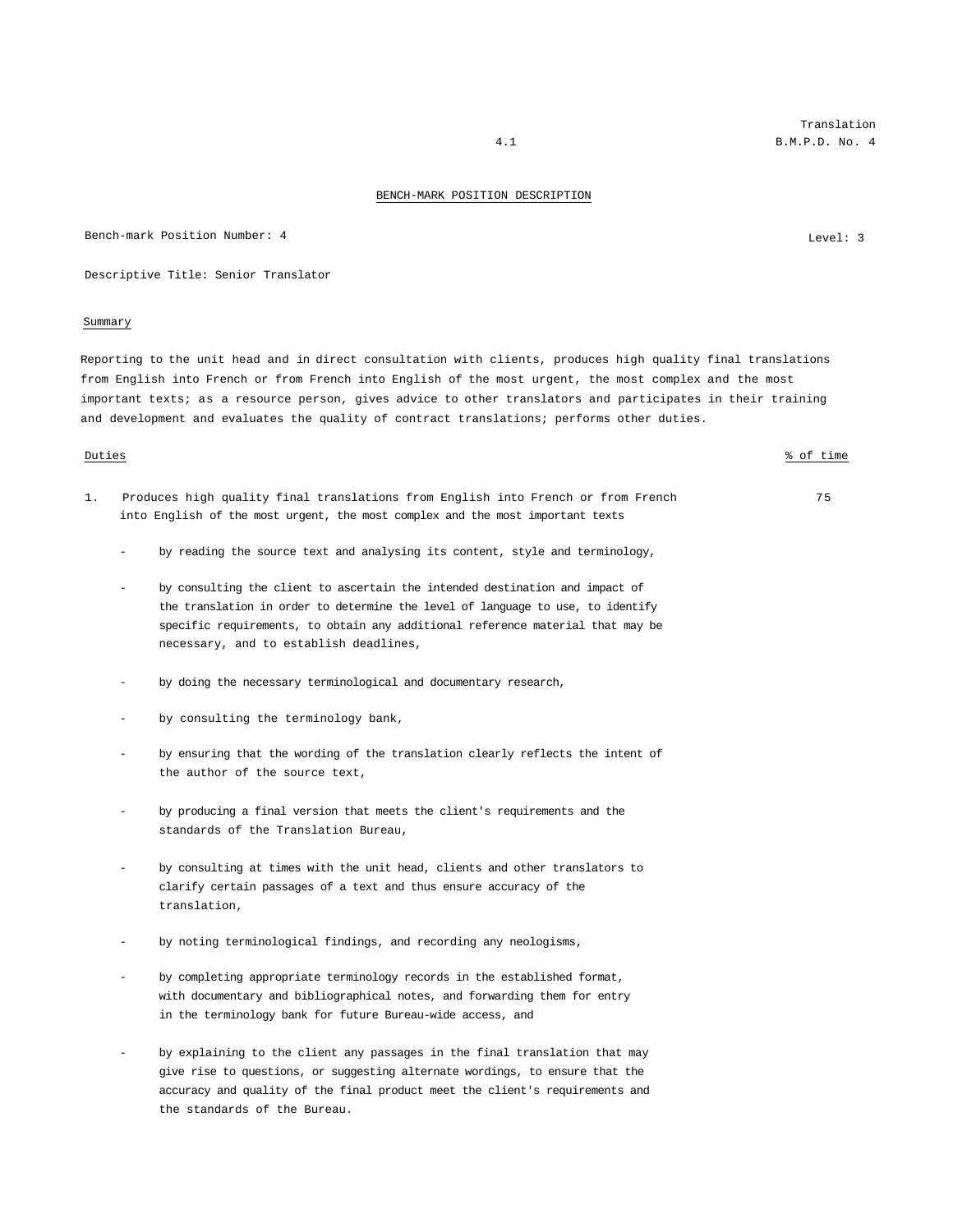- 2. As a resource person, gives advice to other translators and participates in their training and development and evaluates the quality of contract translations
	- by advising other translators on terminology, style and grammar,
	- by occasionally revising the work of other translators and, if necessary, making comments or recommendations concerning terminology and style, and
	- by acting at times as a monitor to a junior translator, checking work and providing counselling in order to help improve skills and develop knowledge of the client department's particular requirements, organization, operations and regulations.
	- participating in the work of Translation Bureau committees or working groups,
	- directing special project teams,
	- leading occasional workshops for translators or groups from outside the Public Service.
- 3. Performs other duties, such as 5
	- reviewing work records to ensure that the standards corresponding to the level are being met, and suggesting workload adjustments to the unit head,
	- informing clients of services available from the Translation Bureau and, as required, working with them to plan projects involving the Bureau's services, and
	- attending or participating in conferences, symposiums or seminars of interest to the profession.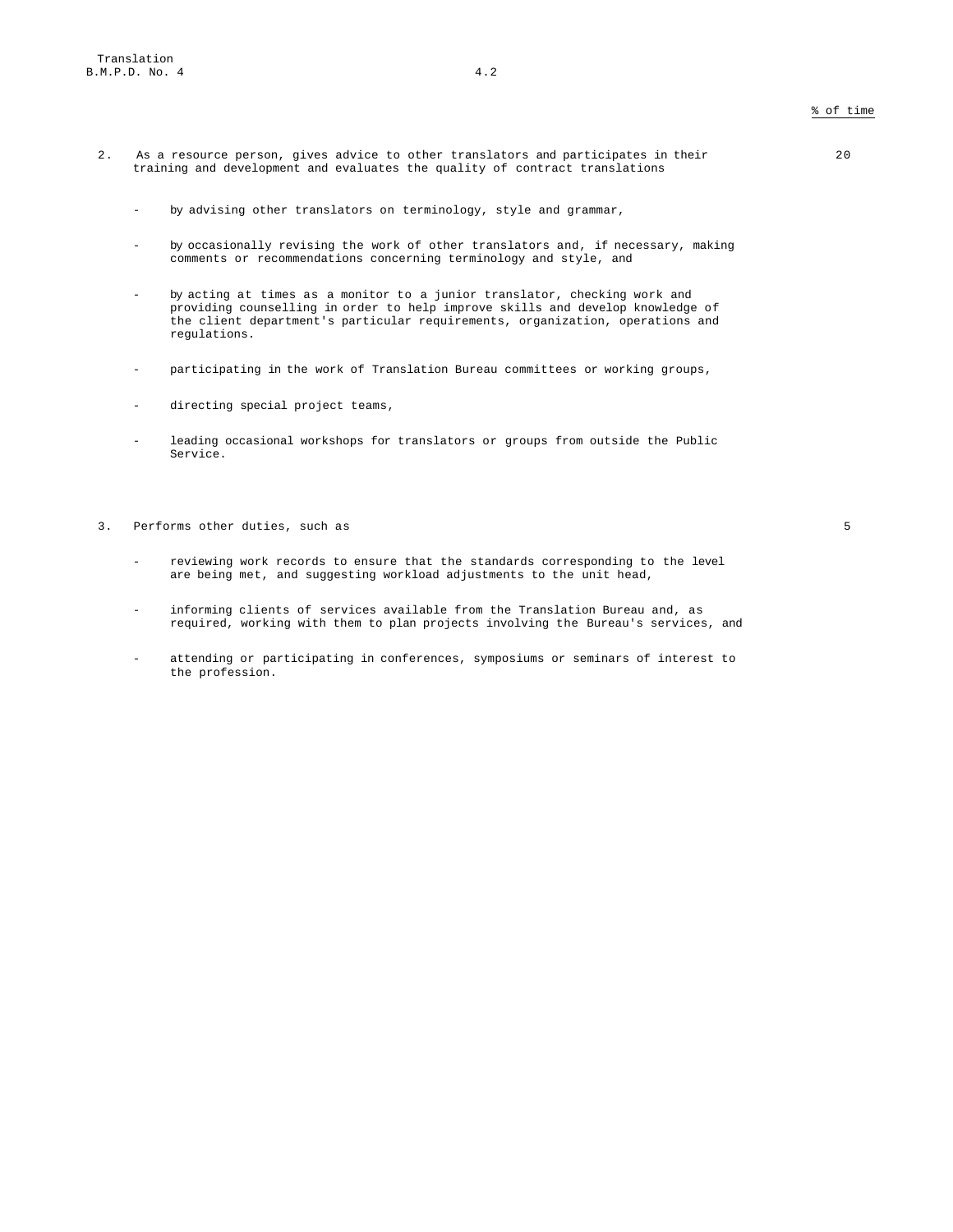Bench-mark Position Number: 5 Level: 3

Descriptive Title: Interpreter

#### Summary

Reporting to the unit head, carries out simultaneous interpretation and occasional consecutive interpretation, from English to French and from French to English, at conferences, parliamentary debates and board and commission meetings, or in response to the needs of government departments or agencies; translates material from English to French and from French to English in accordance with Translation Bureau standards; revises a variety of translations; performs other duties.

Duties % of time 1. Carries out simultaneous interpretation and occasional consecutive interpretation, from English to French and from French to English, at conferences, parliamentary debates and board and commission meetings, or in response to the needs of government departments or agencies 80

- by preparing self through reading of background material and terminological research,
- by listening to the speaker's words and producing them simultaneously or consecutively in the other language, while conforming to inflections, style and tone of the speaker,
- by using electronic equipment designed for this purpose, and
- by informing the senior interpreter, after each assignment, of any circumstances that may have impaired the quality of the work.
- 2. Translates material from English to French and from French to English in accordance with Translation Bureau standards. 10
	- by reading the source text,
	- by translating the source text into the other language, using the appropriate medium,
	- by doing the necessary research **in** dictionaries, specialized documents and terminology files so as to clarify the meaning of terms and expressions and ensure cross-cultural equivalence between source and target texts,
	- by querying the terminology bank,
	- by communicating where necessary with the author of the source text, with specialists in the field or with colleagues,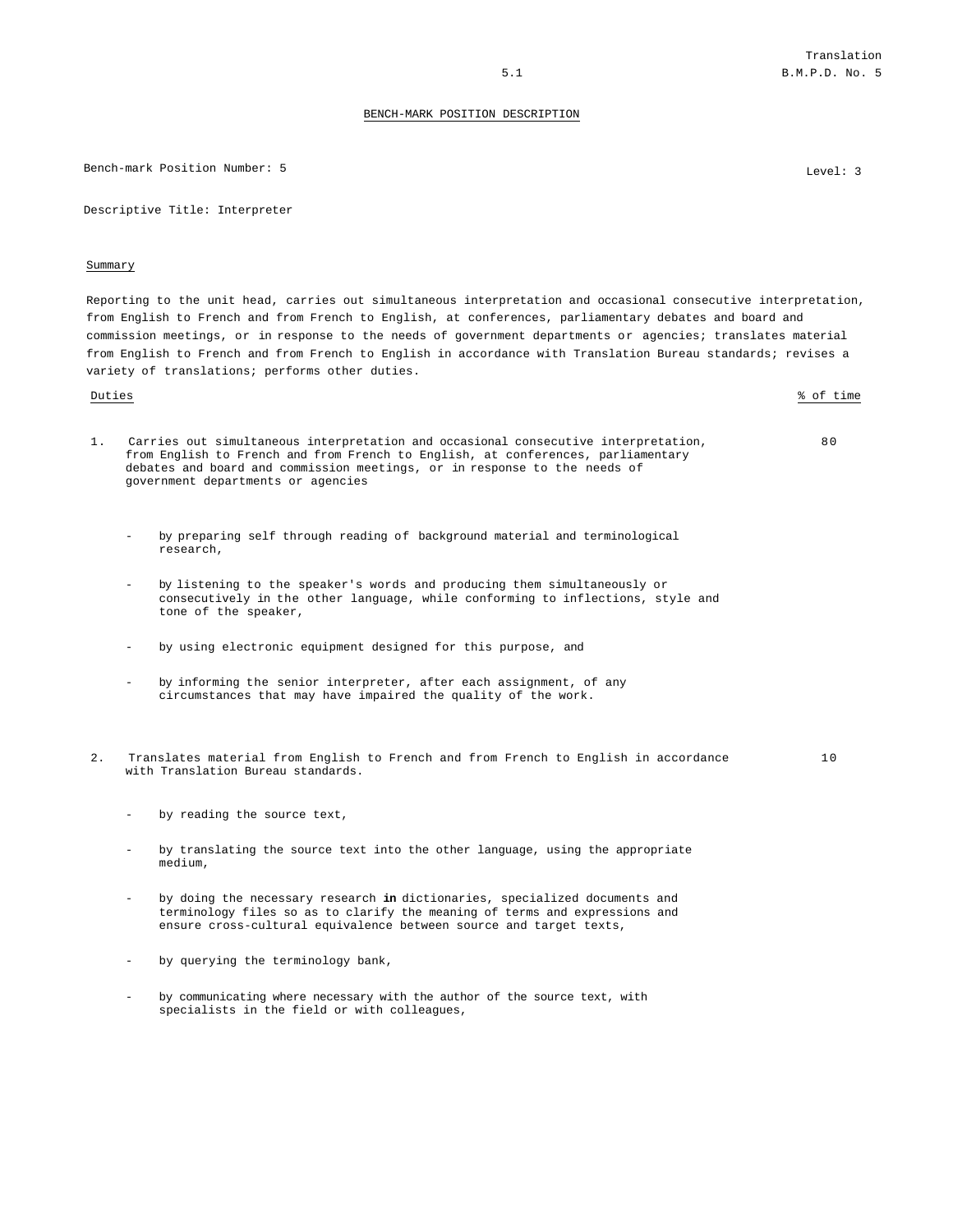- by returning the translation within the prescribed deadline, and
- by reviewing changes made and discussing them with the reviser as necessary.
- 3. Revises a variety of translations 5
	- by analysing the form and content of source and target texts,
	- by making the necessary changes to the translation, checking for errors in spelling, grammar and style, and ensuring terminological consistency and cross-cultural equivalence between the translation and the source text,
	- by communicating with the author, if necessary, in order to ensure that the message of the source text has been accurately conveyed in the target text,
	- by ensuring, in so far as possible, that the translation **is** both accurate and stylistically appropriate, and
	- by explaining to the translator, if necessary, any corrections made.
- 4. Performs other duties, such as 5

- co-ordinating the activities of a team of translator-interpreters and taking an active part in their work as required,
- attending courses arranged by the Translation Bureau, and
- occasionally participating in conferences, symposiums and seminars of interest to the profession.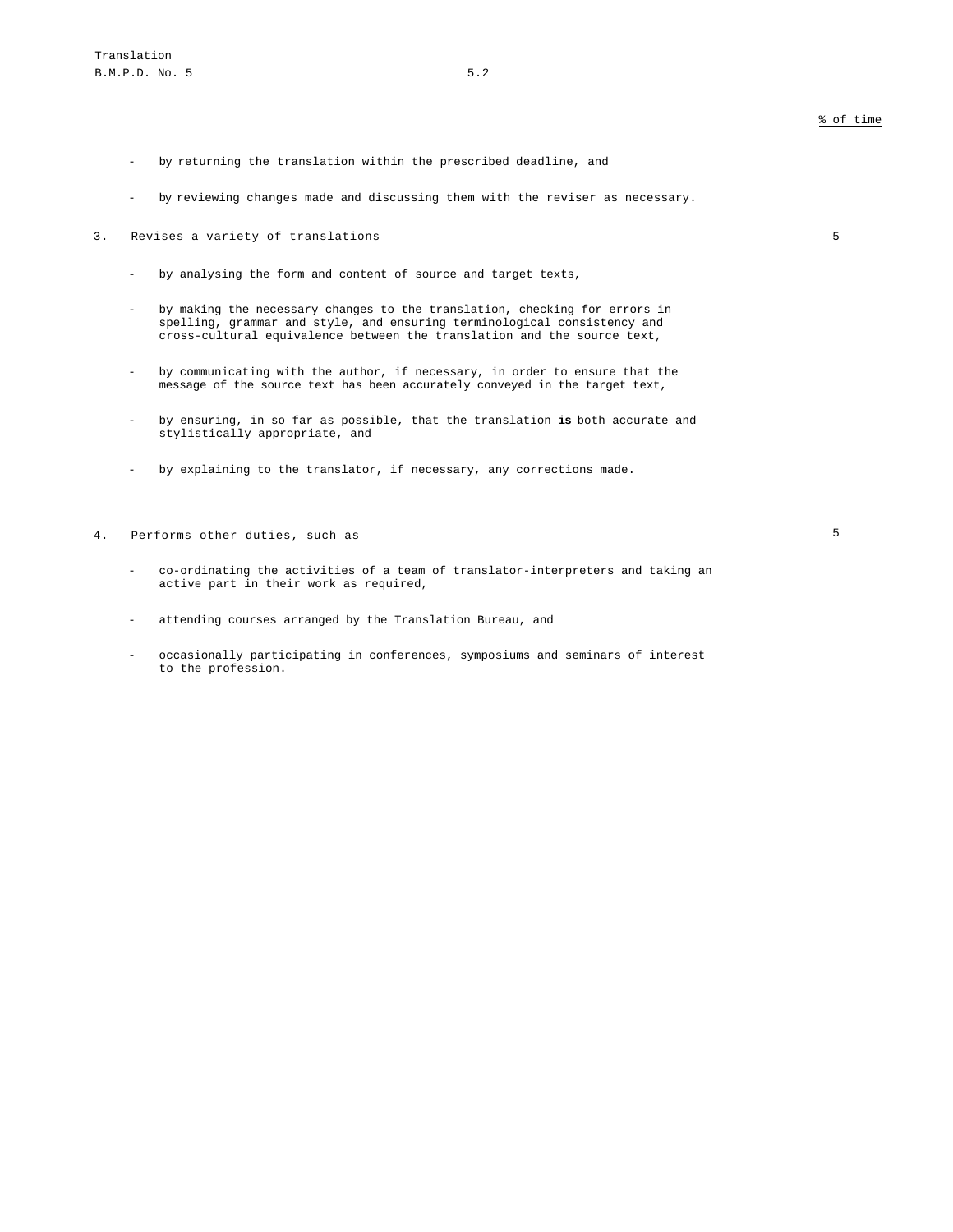Summary:

Bench-mark Position Number: 6 Level: 3

Descriptive Title: Team Leader (Translation)

Reporting to the unit head, supervises the work of a team of translators, whose number and level may vary according to the nature of the work performed; translates the most urgent, the most important or the most complex texts; performs other duties.

- 1. Supervises the work of a team of translators, whose number and level may vary according to the nature of the work performed
	- by balacing the team's workload and co-ordinating activities with a view to meeting deadlines,
	- by suggesting to the translators work methods that will help improve their performance, and ensuring that each person receives the training required to work at full potential.
	- by encouraging and motivating them to improve their performance and attain the production objectives set for them,
	- by appraising their performance and suggesting any new assignments, transfers, promotions or other measures that would best serve their interests and the interests of the unit,
	- by analysing the form and content of source and target texts,
	- by making the necessary improvements to the translation, ensuring terminological consistency and checking for cross-cultural equivalence between the source and target texts,
	- by communicating with the author, if necessary, in order to ensure that the message has been accurately conveyed,
	- by explaining to the translator any changes made,
	- by advising team members and colleagues on problems of terminology or style, and
	- by ensuring that each person has access to all the information required.
- 2. Translates the most urgent, the most important or the most complex texts 10
	- by translating the source text into the target language, using the appropriate medium,

Translation

### Duties % of time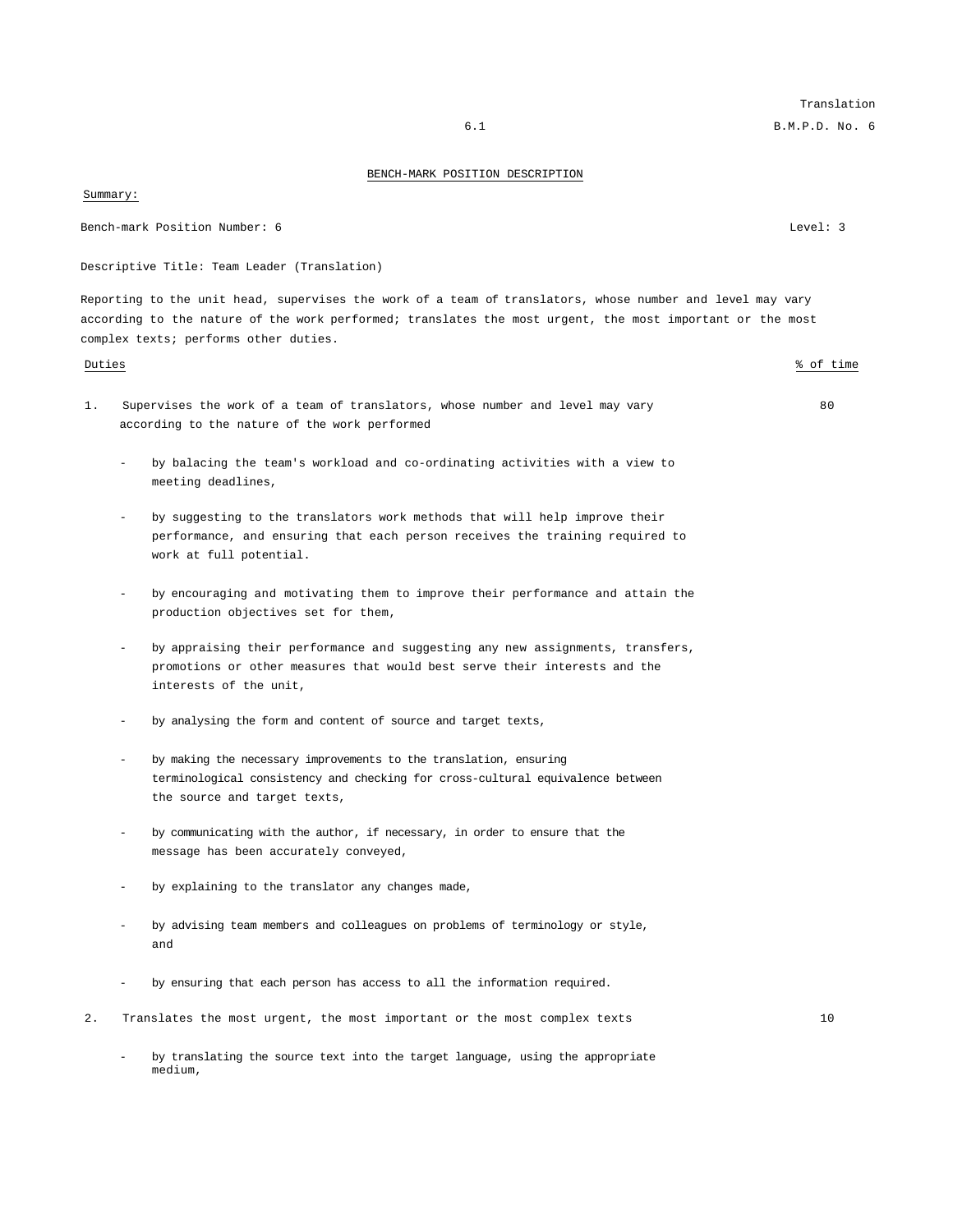- by carrying out the required research so as to ensure cross-cultural equivalence between the source and target texts, and
- by complying with clients' deadlines.
- 3. Performs other duties, such as 10

- taking over the work of absent translators,
- directing and co-ordinating terminological research for the preparation of glossaries and central terminology files, and
- taking part in conferences, symposiums and seminars of interest to the profession.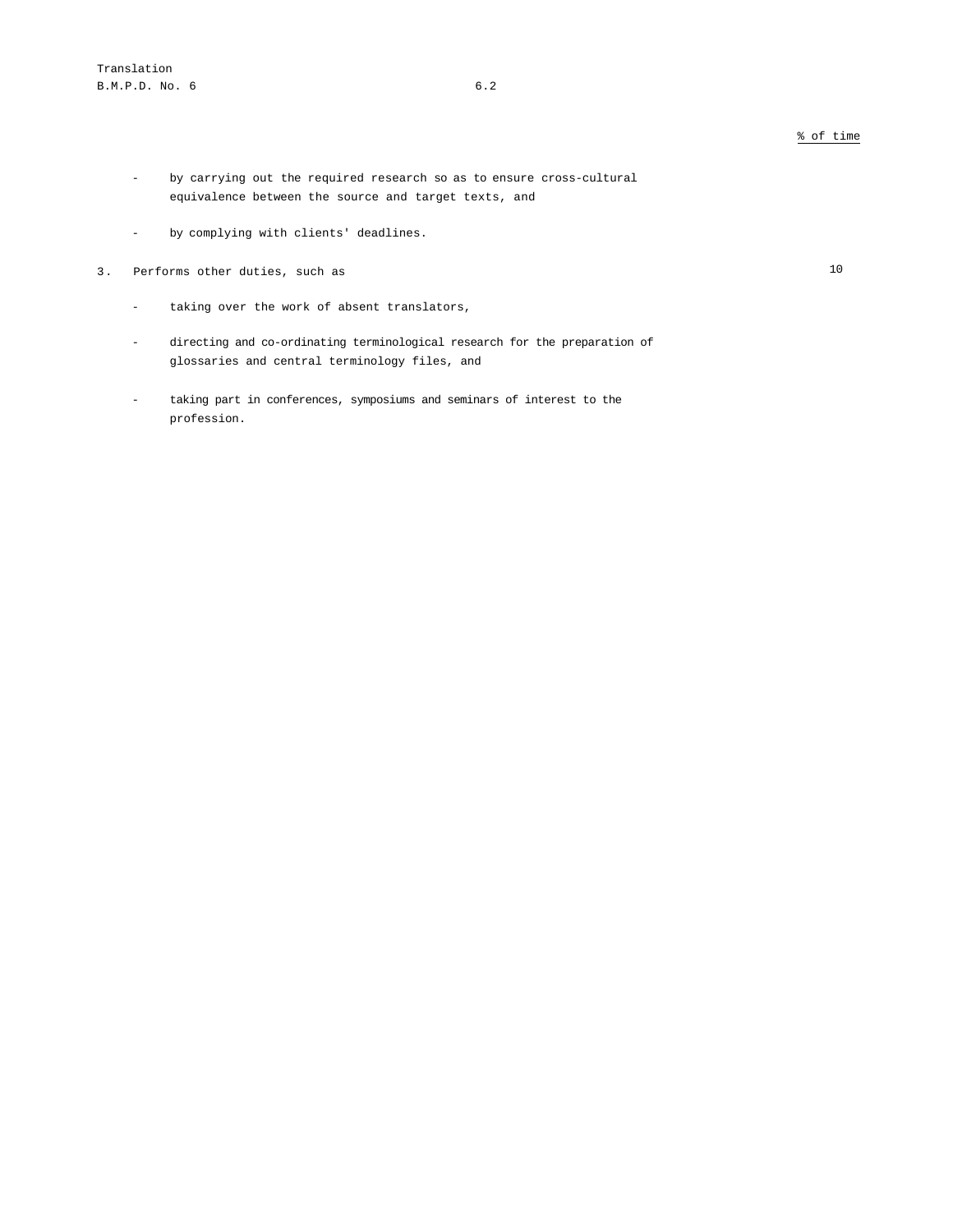Bench-mark Position Number: 7 Level: 3

Descriptive Title: Team Leader (Terminology)

### Summary

Reporting to the unit head, supervises the work of a team of terminologists, whose number and level may vary according to the nature of the work performed; carries out urgent or high-priority terminology assignments; performs other duties.

| Duties |                          |                                                                                                                                   | % of time |
|--------|--------------------------|-----------------------------------------------------------------------------------------------------------------------------------|-----------|
| $1$ .  |                          | Supervises the work of a team of terminologists, whose number and level may vary<br>according to the nature of the work performed | 75        |
|        |                          | by organizing and directing projects assigned to his team,                                                                        |           |
|        | $\overline{\phantom{0}}$ | by co-ordinating and allocating the team's activities,                                                                            |           |
|        |                          | by drawing up the team's work plan on the basis of the unit's work plan, and<br>ensuring that deadlines are met,                  |           |
|        |                          | by directing terminological or documentary research,                                                                              |           |
|        |                          | controlling the quality of the team's work,                                                                                       |           |
|        |                          | by maintaining working contacts with clients,                                                                                     |           |
|        |                          | by evaluating team members' performance,                                                                                          |           |
|        |                          | by directing, when necessary, special large-scale projects.                                                                       |           |
| 2.     |                          | Carries out urgent or high-priority terminology assignments                                                                       | 15        |
|        |                          | by performing the necessary research as efficiently as possible, given the<br>constraints involved,                               |           |
|        |                          | by preparing particularly complex files within very tight deadlines,                                                              |           |
|        |                          | by writing articles for professional or specialized journals,                                                                     |           |
|        |                          | by analysing certain terminological documents for various purposes, notably<br>project planning and storage, and                  |           |

- by giving advice on matters of language and terminology to unit members, clients and others.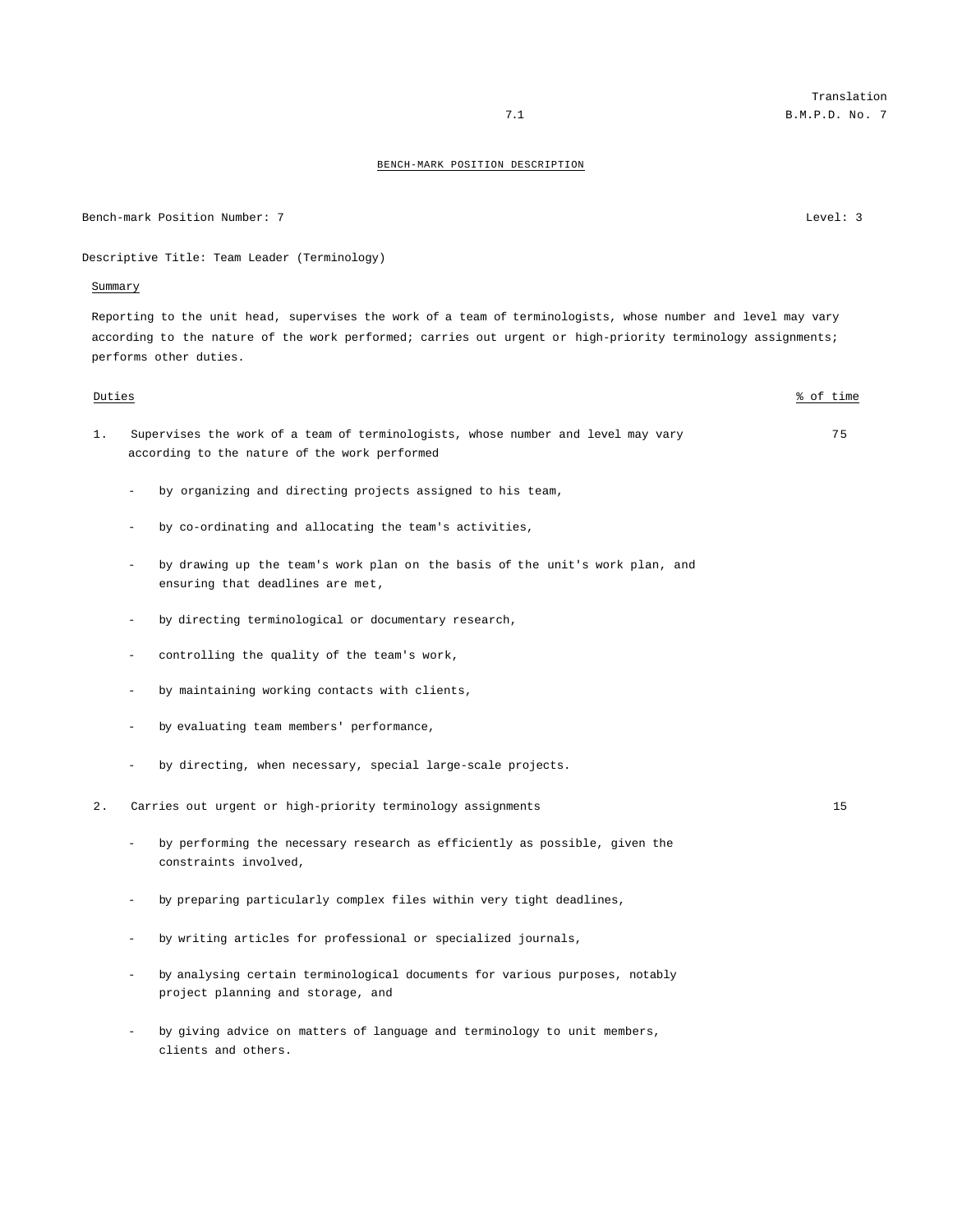3. Performs other duties, such as 10

- controlling the quality of terminological research conducted by translators,
- participating in conferences, symposiums and seminars of interest to the profession,
- leading workshops and information sessions for terminologists, translators and various outside groups, and
- carrying out administrative duties assigned by the unit head.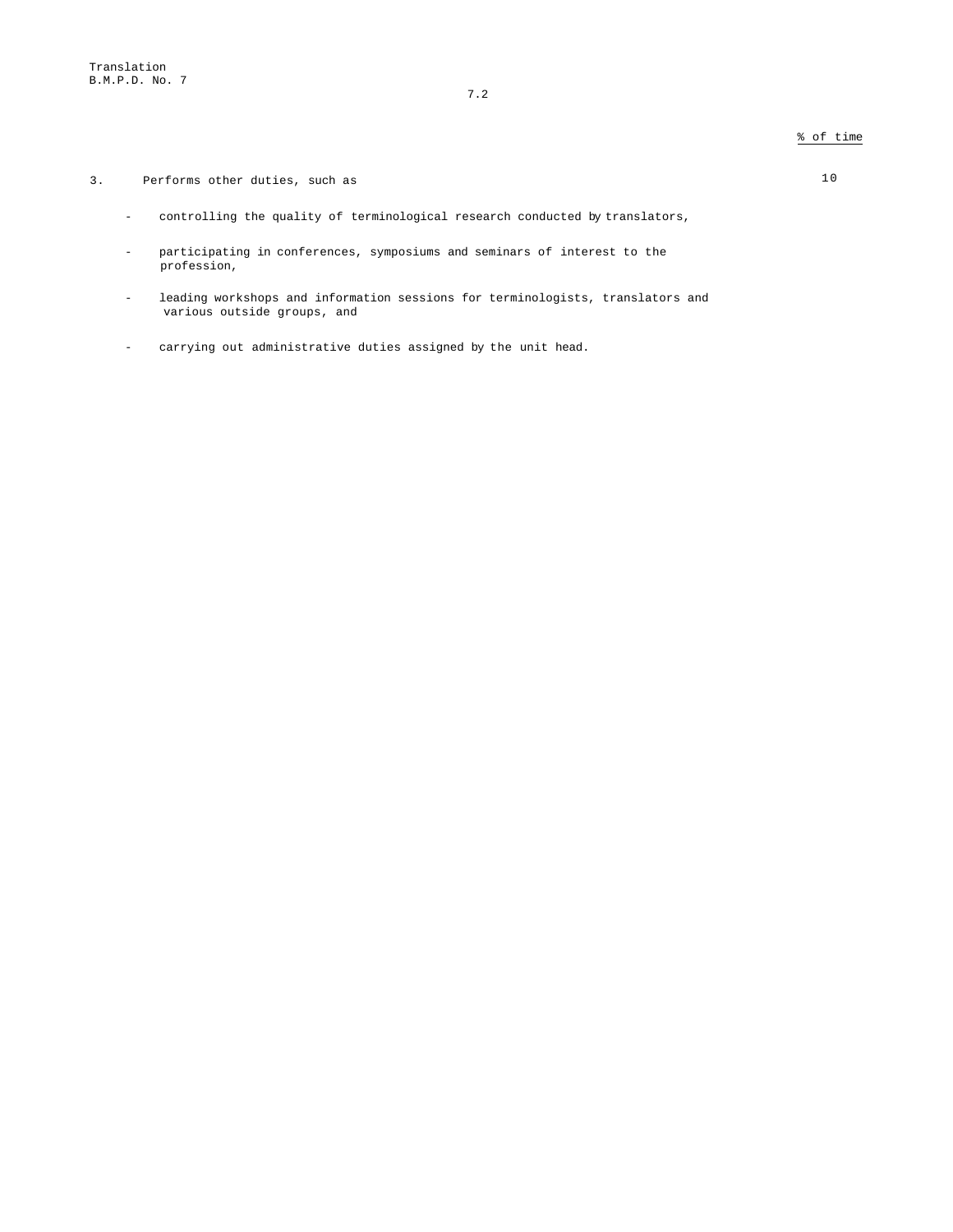Bench-mark Position Number: 8 Level: 4

Descriptive Title: Senior Interpreter

#### Summary

Reporting to the director, carries out simultaneous interpretation and occasional consecutive interpretation of the most prestigious, the most complex and the most important proceedings of Parliament, commissions, conferences and meetings involving government departments and agencies and heads a team of interpreters; evaluates the work of both in-house and freelance interpreters; assumes responsibility for the selection, training and development of interpreters; performs other duties.

Duties % of time

- 1. Carries out simultaneous interpretation and occasional consecutive interpretation of the most prestigious, the most complex and the most important proceedings of Parliament, commissions, conferences and meetings involving government departments and agencies, and heads a team of interpreters
	- by preparing self through reading of background material and terminological research,
	- by listening to the speaker's words and reproducing them simultaneously or consecutively in the other language, while conforming to his inflections, style and tone,
	- by advising new interpreters on ways of improving their performance,
	- by helping the team provide the best possible interpretation service, and
	- by taking on a fair share of the workload.
- 2. Evaluates the work of both in-house and freelance interpreters 35
	- by monitoring their performance,
	- by recommending standards for the accreditation and decertification of freelance interpreters,
	- by appraising the interpreters' performance and setting objectives for them, and
	- by preparing annual performance appraisals for in-house interpreters and periodic reports on the performance of freelance interpreters.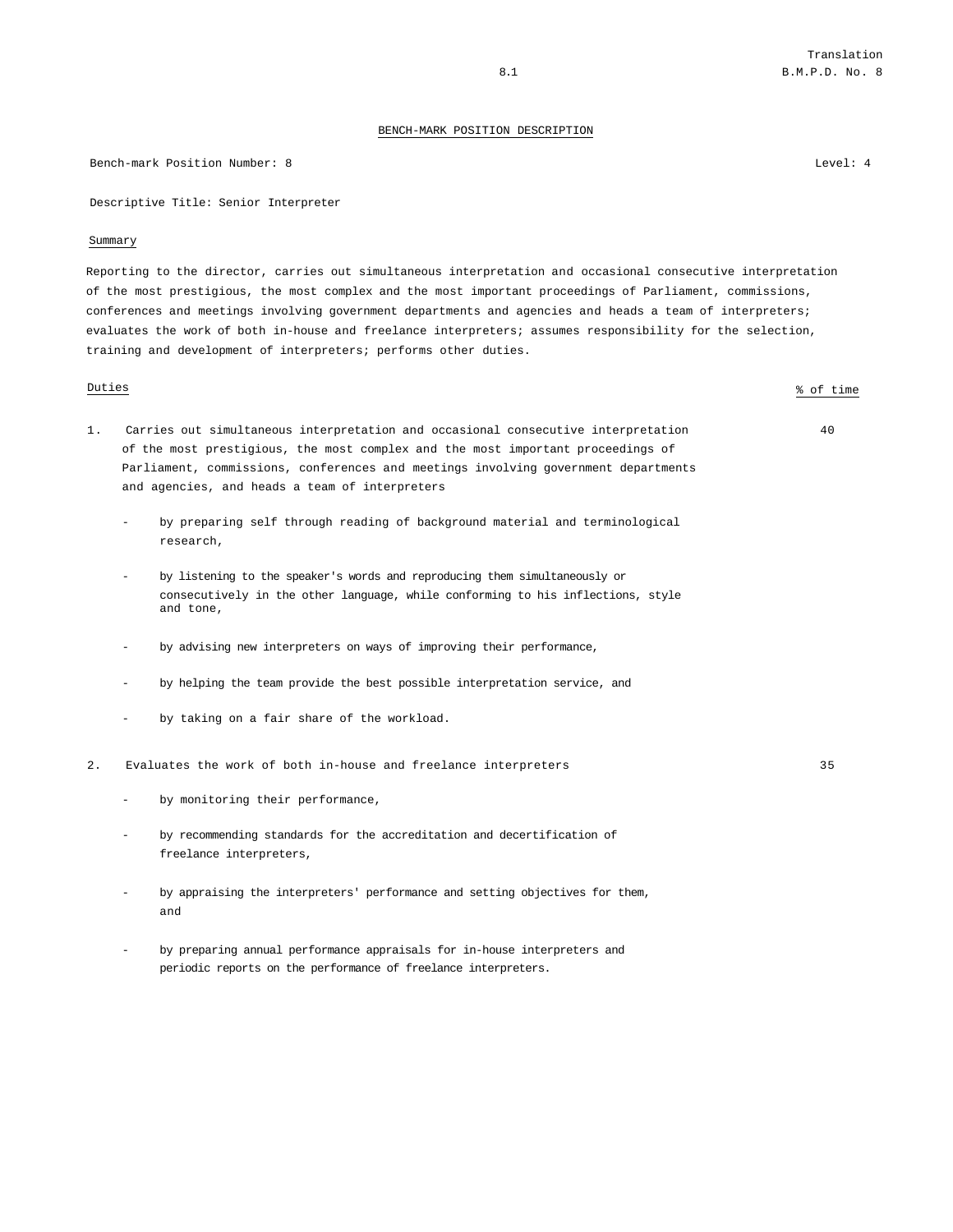| $\overline{3}$ . | Assumes responsibility for the selection, training and development of interpreters                                                      | 20 |
|------------------|-----------------------------------------------------------------------------------------------------------------------------------------|----|
|                  | - by developing training and development programs in accordance with the<br>policies, objectives and mandate of the Translation Bureau, |    |
|                  | - by preparing, administering and making tests, examinations and competitions,                                                          |    |
|                  | - by organizing training courses, and                                                                                                   |    |
|                  | - by advising senior management on training and development needs.                                                                      |    |
| 4.               | Performs other duties, such as acting as "consulting interpreter" and carrying out<br>special projects.                                 | 5  |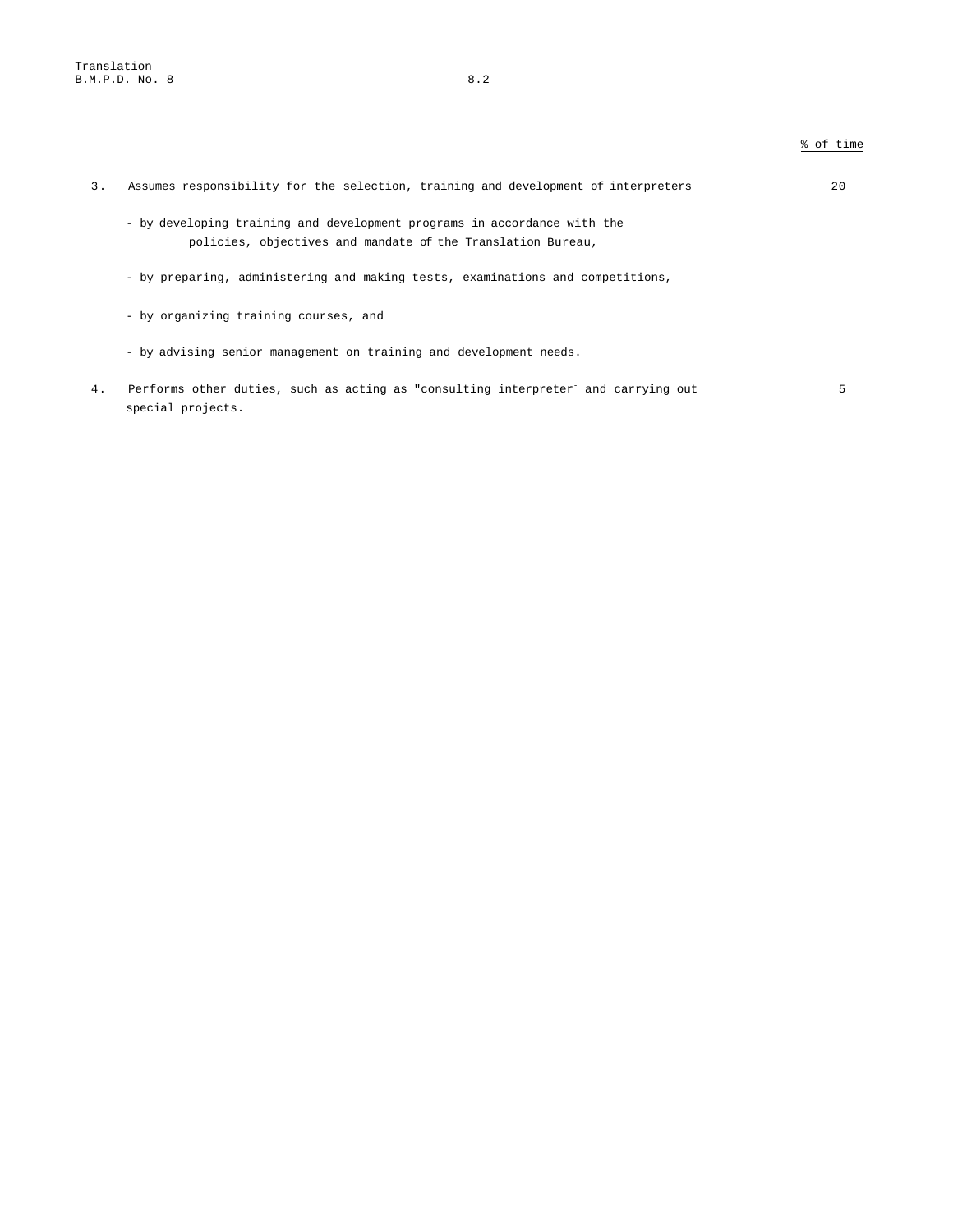Bench-mark Position Number: 9 Level: 4

Descriptive Title: Unit Head (Translation)

#### Summary

Reporting to the director, directs the activities of a translation unit; establishes and maintains relations with its clients; translates if necessary the most urgent, the most important or the most complex texts and controls the quality of complex translations; performs other duties.

- 1. Directs the activities of a translation unit  $\begin{array}{ccc} & 60 & 60 \\ & 60 & 60 & 60 \\ \end{array}$ 
	- by receiving texts from clients and allocating them among the teams according to the skills and workloads of individual translators,
	- by establishing priorities and production objectives so as to maximize the unit's output,
	- by co-ordinating the work of teams and adapting work methods and procedures to specific requirements,
	- by checking the translators' work and accepting or rejecting it on the basis of Translation Bureau standards,
	- by periodically checking each translator's output and ensuring that texts are returned promptly to clients,
	- by forecasting the unit's personnel, office space and supply requirements, and reporting these to the appropriate officials,
	- by directing the organization of a library and a terminology card index to facilitate the translators' research and help them improve their performance,
	- by implementing the work plan and monitoring progress,
	- by participating as a member of selection boards for staffing positions within the unit,
	- by assigning employees to the various work stations,
	- by overseeing the training of the unit's staff so that each employee can develop full potential,
	- by motivating the translators and encouraging them to improve their performance and maintain harmonious relations within the group,

Duties % of time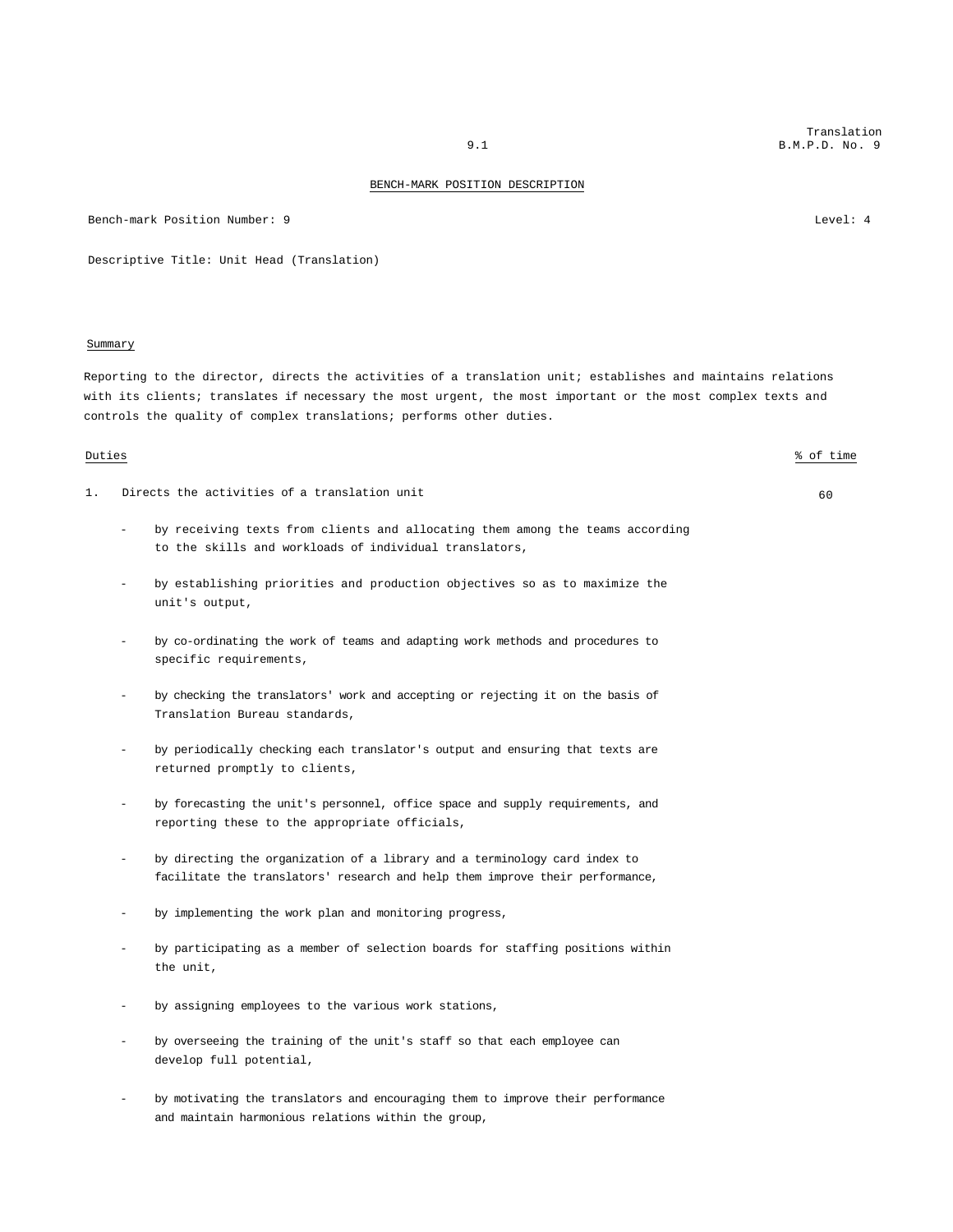- by periodically preparing the translators' performance appraisals, pointing out in them their individual achievements and opportunities for career development, and suggesting new assignments, transfers or promotions, as appropriate, and by discussing their appraisals with them, and
- by making the best possible use of the unit's human resources and helping each employee achieve full potential.

# 2. Establishes and maintains relations with the unit's clients 20

- by communicating with clients to determine their needs,
- by establishing priorities, and
- by providing them with the translation service they require.
- 3. Translates if necessary the most urgent, the most important or the most complex texts and controls the quality of complex translations. 10
- 4. Performs other duties, such as 10
	- taking over the work of absent staff,
	- participating in specialized research,
	- occasionally attending conferences, symposiums and seminars of interest to the profession, and
	- directing special projects.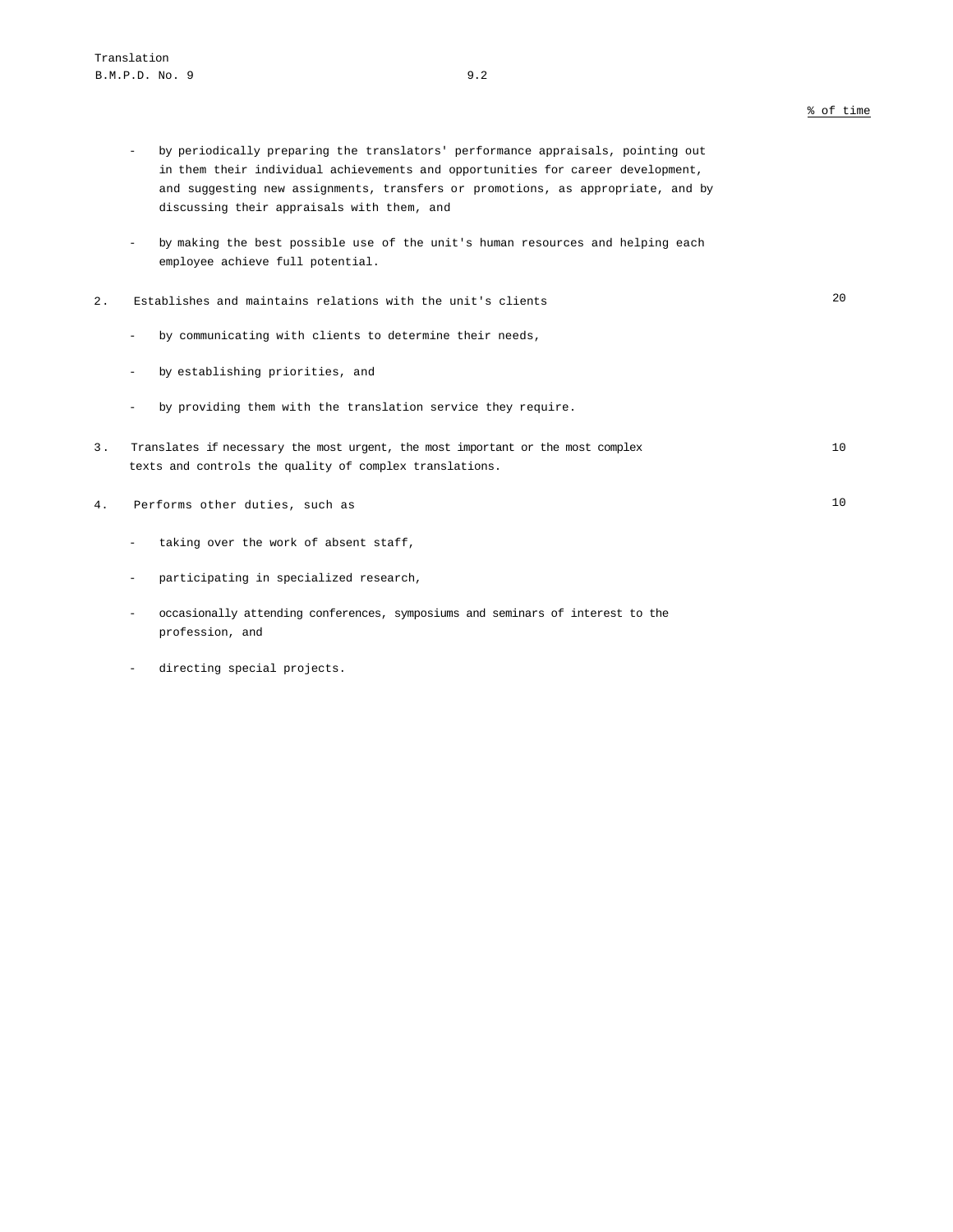Bench-mark Position Number: 10 **Level: 4** Level: 4

Descriptive Title: Unit Head (Terminology)

### Summary

Reporting to the Director of Terminology and Linguistic Services, directs the activities of a terminology unit; organizes and maintains working relations between the unit and its clients; controls the quality of complex assignments and, when necessary, carries out urgent or high-priority terminology assignments; performs other duties.

# Duties % of time 1. Directs the activities of a terminology unit 65 - by analysing and evaluating clients' needs, by setting priorities and drawing up the work plan in such a way as to optimize the unit's performance, by forecasting the unit's needs in terms of human, financial and material resources; by creating teams in such a way as to make the most effective use of resources and to maintain motivation and a positive work atmosphere, by allocating assignments among the teams according to the skills and workloads of individual members, by co-ordinating the teams' work, and adapting work methods and procedures to specific requirements, by ensuring that deadlines are met, by implementing the unit's work plan and monitoring progress, by planning, co-ordinating and controlling the training and development of the unit's staff so that each employee can develop his full potential, by performing administrative duties related to personnel, notably staffing and classification, by sitting on selection boards to staff positions within the unit, and by evaluating subordinates' performance, indicating their concrete achievements and opportunities for development, suggesting any new career orientations, transfers or promotions, and discussing their evaluations, and by making the best possible use of the unit's human resources and helping each employee to achieve his full potential.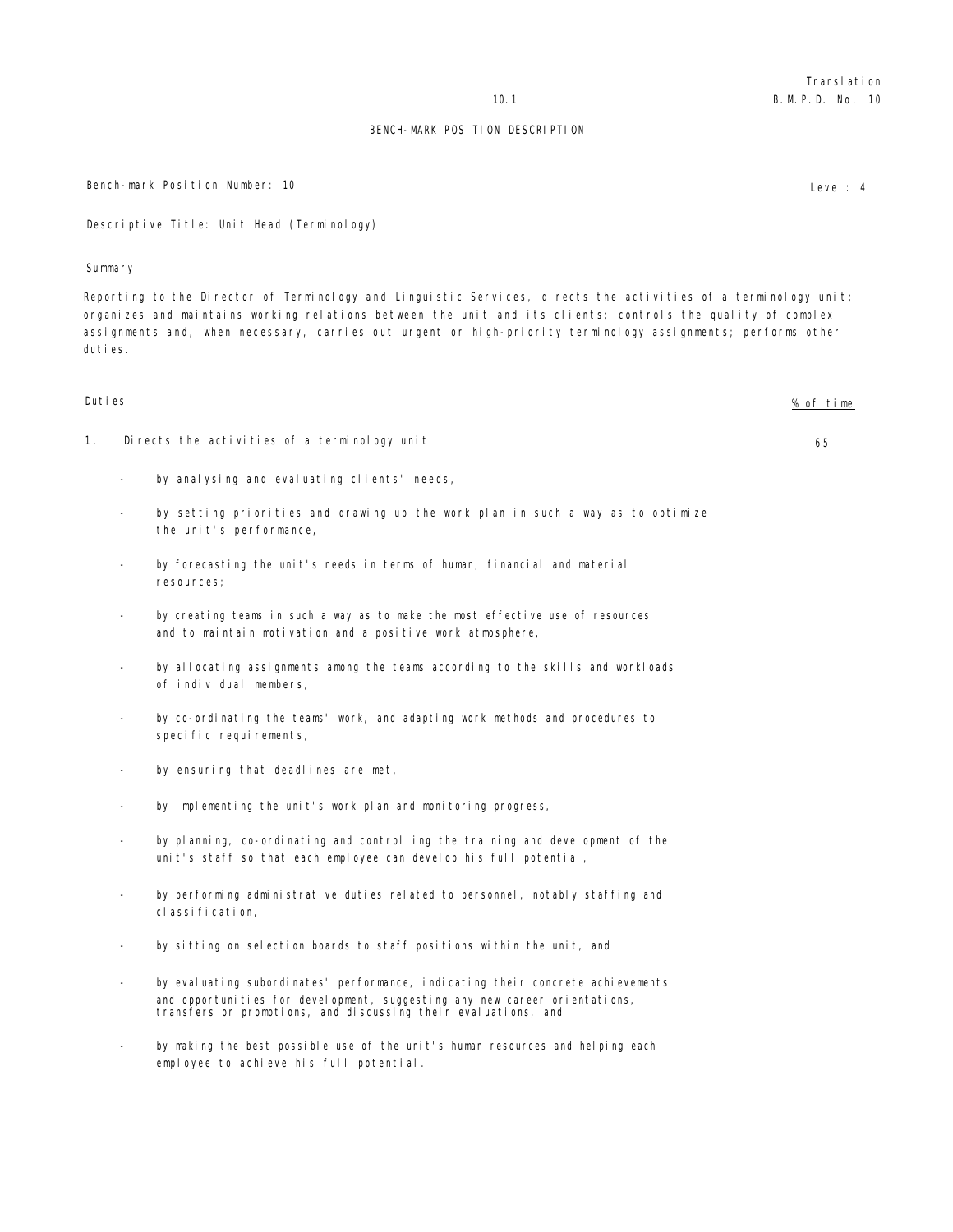| Organizes and maintains working relations between the unit and its clients |  |  |  |  |  |  | 2.0 |
|----------------------------------------------------------------------------|--|--|--|--|--|--|-----|
|----------------------------------------------------------------------------|--|--|--|--|--|--|-----|

- by establishing an effective communication system for discussing clients' needs,
- by setting work priorities, and
- by providing the appropriate services.
- 3. Controls the quality of complex assignments and, when necessary, carries out urgent or high-priority terminology assignments. 10
- 4. Performs other duties, such as 5
	- participating in special projects,
	- representing the Bureau at symposiums or conferences, and
	- giving advice on professional and administrative matters.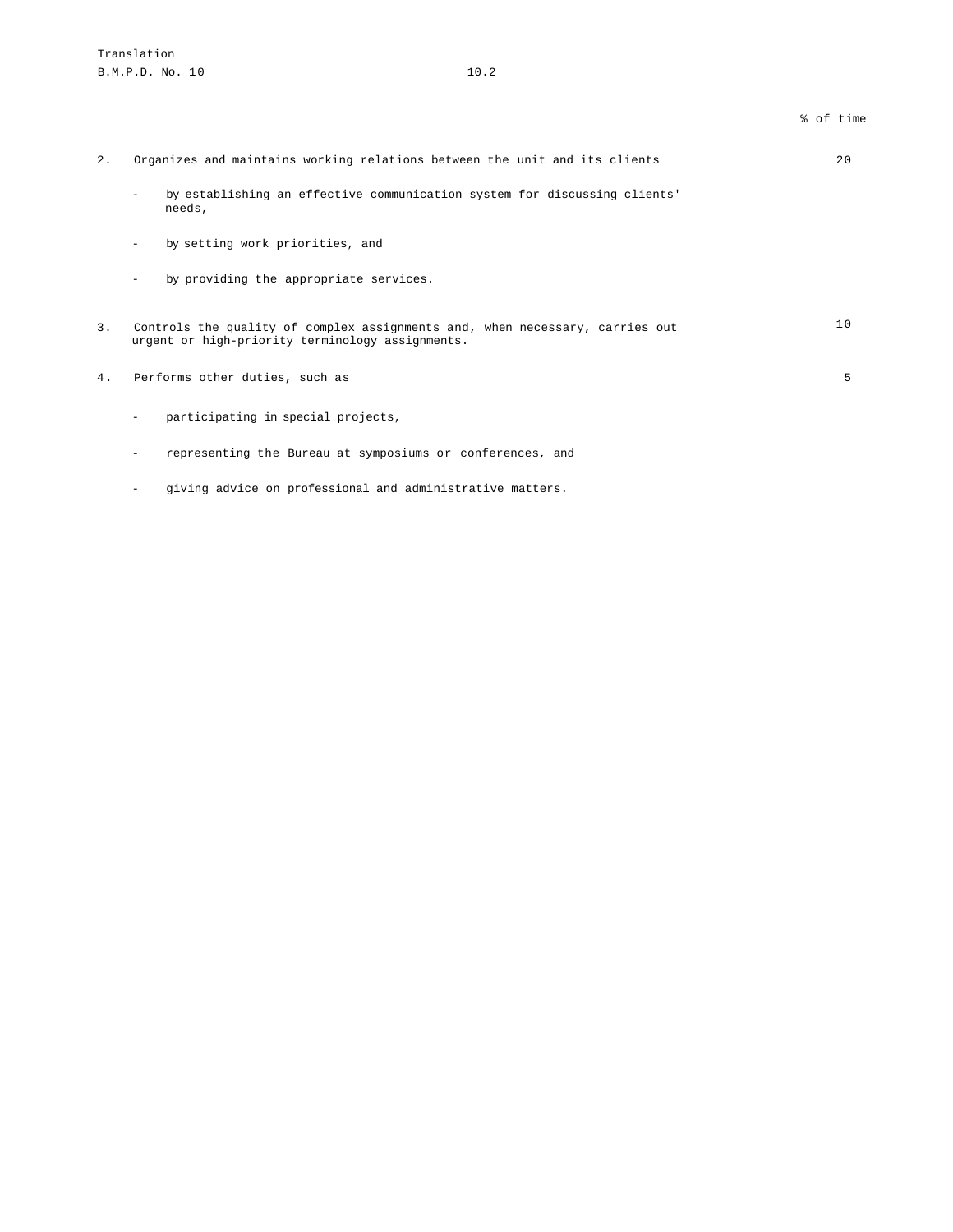Bench-mark Position Number: 11 Channel Control of the Second Level: 5

Descriptive Title: Director, Central Translation Services

#### Summary

Reporting to the Director General, manages a central translation services directorate which delivers translation services and language advice in specialized areas to all federal government departments and agencies; co-ordinates the services provided by the directorate to clients and ensures liaison between the directorate and its clients; performs other duties.

# Duties % of time 1. Manages a central translation services directorate which delivers translation services and language advice in specialized areas to all federal government departments and agencies - by planning and drawing up the directorate's program of activities **in** order to implement the Bureau's policy on translation services and language advice,

- by setting the translation units' service and performance objectives,
- by preparing and distributing administrative directives needed to attain the objectives,
- by estimating the cost of planned services and drawing up the corresponding budgets,
- by setting up an expenditure control system and authorizing large expenditures,
- by evaluating the translation units' efficiency and effectiveness and recommending measures to increase productivity or improve the quality of services provided and, if necessary, changing the existing organizational structure or reallocating resources,
- by establishing a service policy in accordance with the Bureau's priorities,
- by co-ordinating the activities of the directorate with those of other directorates in the Bureau, and
- by setting up the necessary control mechanisms to ensure that the Bureau's service and quality requirements are met.
- 2. Co-ordinates the services provided by the directorate to clients and ensures liaison between the directorate and its clients

25

by analysing the needs of a varied clientele in order to plan delivery of services and allocation of resources,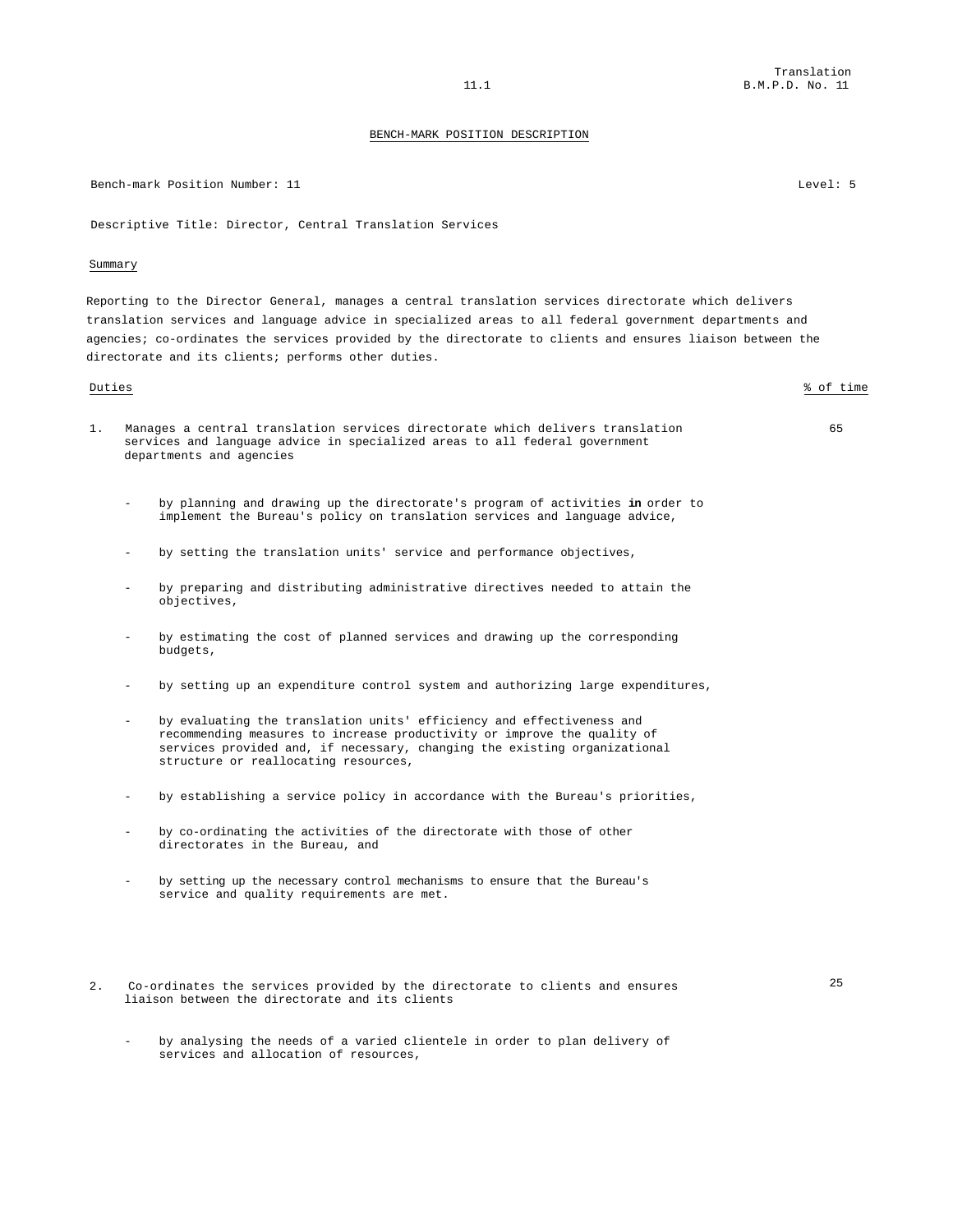- by acting as the Bureau's representative in drawing up co-operative agreements with client organizations to increase the efficiency and effectiveness of the services provided by the directorate, and
- by communicating regularly with managers in the directorate and officials of client organizations to assess the degree of client satisfaction and identify new needs that will enable the development of new service strategies.
- 3. Performs other duties, such as 10
	- advising the Director General on the Branch's service policies and administration,
	- representing the Bureau, the Department or, on occasion, the federal government at important meetings in Canada or abroad,
	- planning and directing large-scale projects for the Bureau, and
	- sitting on or chairing various intersectoral committees, such as the accreditation committee.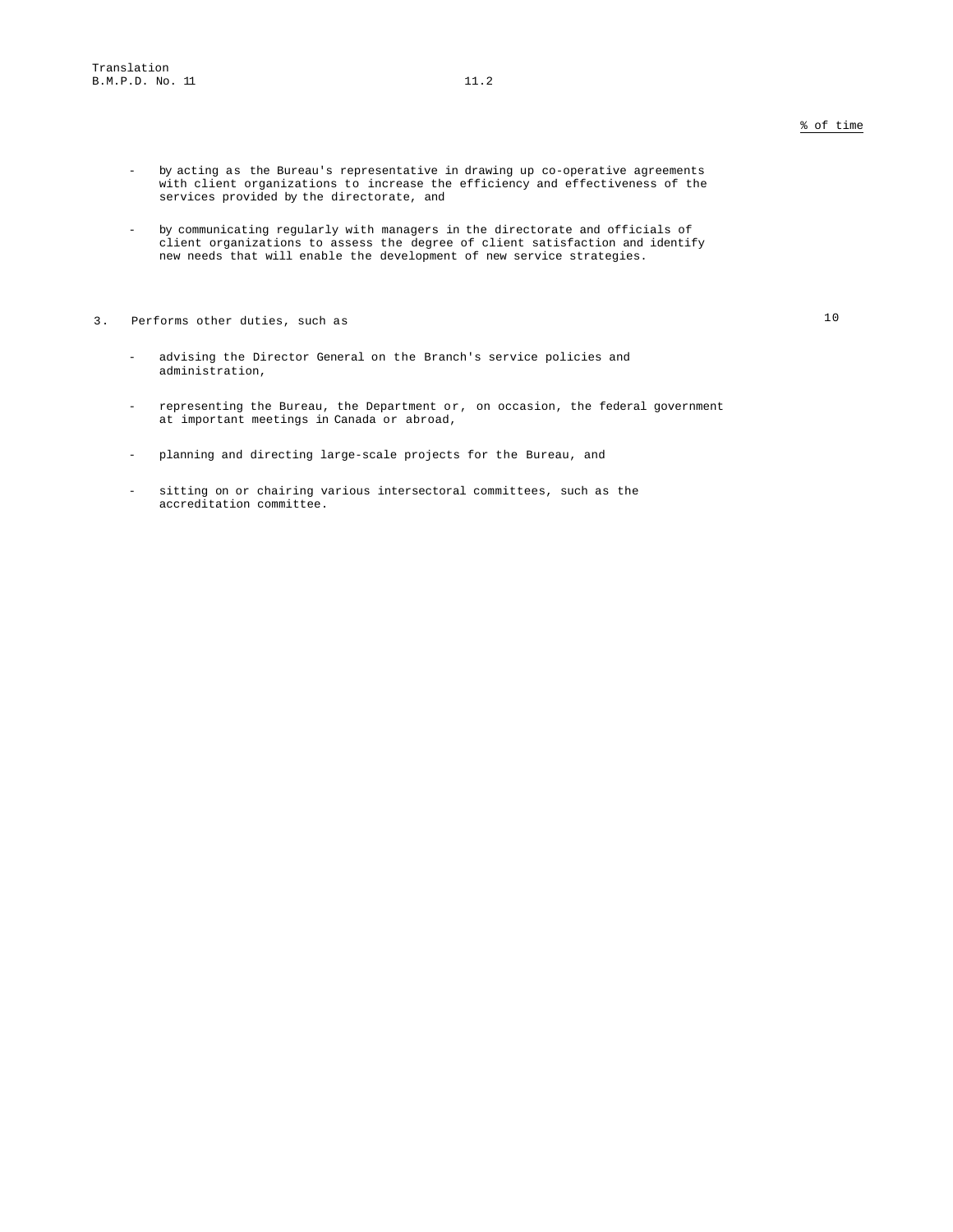#### Bench-mark Position Number: 12 Level: 5

Descriptive Title: Director, Linguistic Services

### Summary

Reporting to the Director of Terminology and Linguistic Services, administers a directorate responsible for quality control of texts translated by in-house or freelance translators, marking of examinations, training and development of translators and terminologists, preparation of instructional materials, and dispensing of linguistic advice to the Bureau's translation units, other government services and the general public; coordinates the services provided by the Linguistic Services Directorate (LSD), and maintains relations between the Directorate and its clients; performs other duties.

Duties % of time

- 1. Administers a directorate responsible for quality control of texts translated by in-house or freelance translators, marking of examinations, training and development of translators and terminologists, preparation of instructional materials, and dispensing of linguistic advice to the Bureau's translation units, other government services and the general public
	- by analysing the needs of a varied clientele in order to plan the provision of services and the allocation of resources,
	- by planning and drawing up the Directorate's work plan and the program of activities of the units that make up the LSD in order to provide the services requested by clients,
	- by setting service and performance objectives for the Directorate's managers,
	- by issuing and distributing administrative directives needed to attain these objectives,
	- by evaluating the units' efficiency and effectiveness and recommending measures to increase productivity or improve the quality of services provided, and if necessary changing the existing organizational structure or reallocating resources,
	- by establishing a service policy in accordance with the Bureau's priorities,
	- by co-ordinating the Directorate's activities with those of the Bureau's other sectors,
	- by validating and, where necessary, modifying evaluation and training procedures, along with the related management information systems,
	- by ensuring that the Continuing Evaluation Survey (CES) operates smoothly and that the results are passed on to the proper authorities for subsequent inclusion in Part III of the Estimates,
	- by setting up the necessary control mechanisms to ensure that the Bureau's service and quality requirements are met,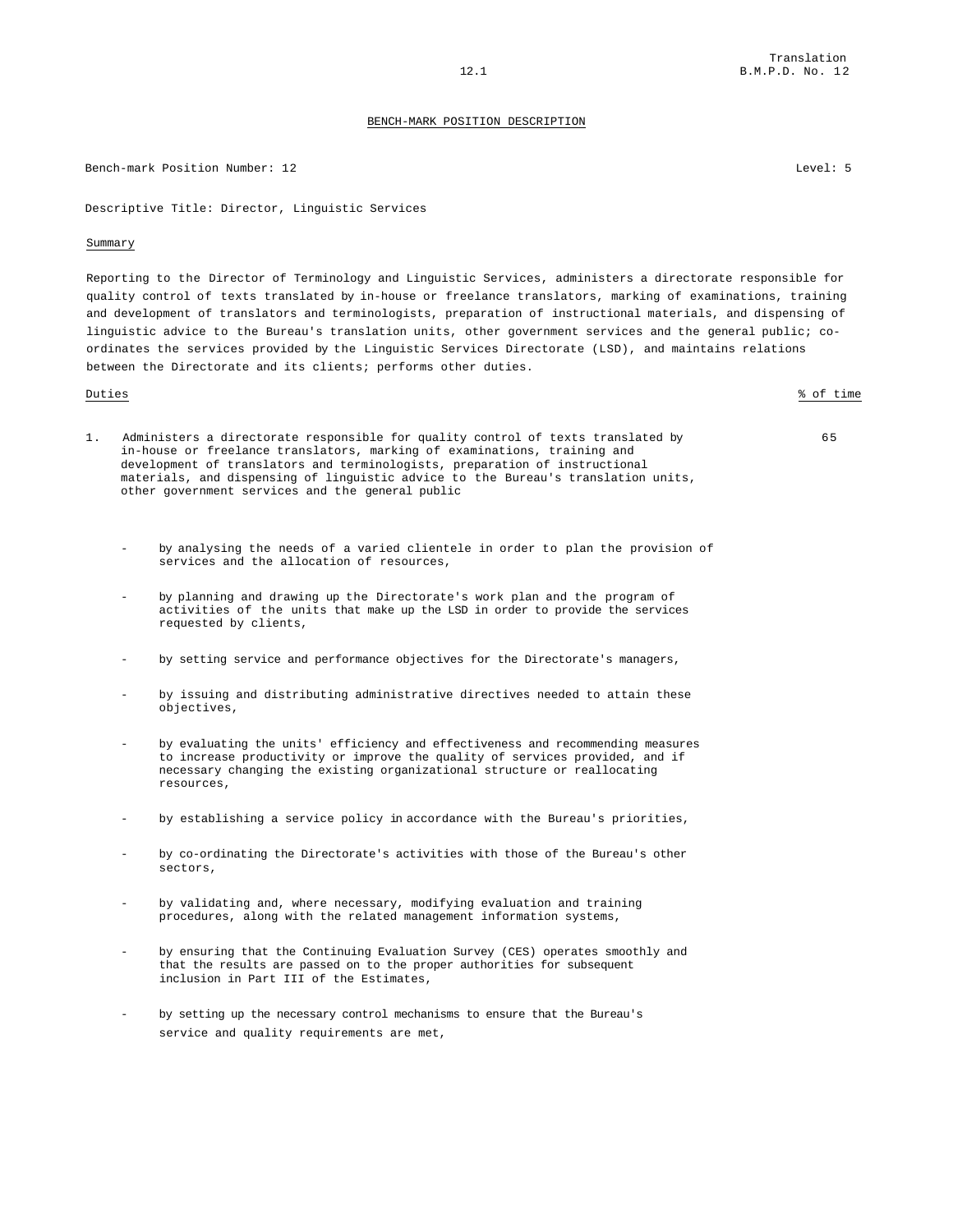- by forecasting the Directorates' needs in terms of human, financial and material resources,
- by allocating staff to the various units in such a way as to make the most effective use of resources and to maintain a positive work atmosphere,
- by planning, co-ordinating and controlling the training and development of the Directorate's staff so that each employee can develop full potential,
- by performing administrative duties related to personnel, notably staffing and classification,
- by sitting on selection boards to staff positions within the Directorate,
- by drawing up the Directorate's budget,
- by setting up and implementing an expenditure control system, and
- by authorizing major expenditures.
- 2. Co-ordinates the services provided by the Linguistic Services Directorate and maintains relations between the Directorate and its clients

25

- by communicating regularly with unit heads in the operational sector and officials of client organizations to assess the degree of client satisfaction and identify new needs that will enable him to develop new service strategies,
- by drawing up, as a representative of the Bureau, co-operation agreements with a varied clientele to increase the efficiency and effectiveness of the services provided by the Directorate,
- by co-operating with Translation Operations, Personnel and Service Contracts managers in resolving contentious evaluation cases, and by communicating, if necessary, with the translators or firms concerned,
- by administering the Official Languages and Translation Sector's program of practicums in translation and terminology,
- by establishing and maintaining contact with representatives of foreign governments, with officials from Canadian universities offering translation or terminology programs, and with managers of units hosting trainees,
- by assigning trainees to different host units according to their skills, backgrounds and availability,
- by monitoring the trainees' progress,
- by making an assessment of the practicum once it has been completed, and
- by forwarding the results and evaluations to the representatives of the foreign governments or to the Canadian university officials, as the case may be, and to the Bureau's senior management.

% of time